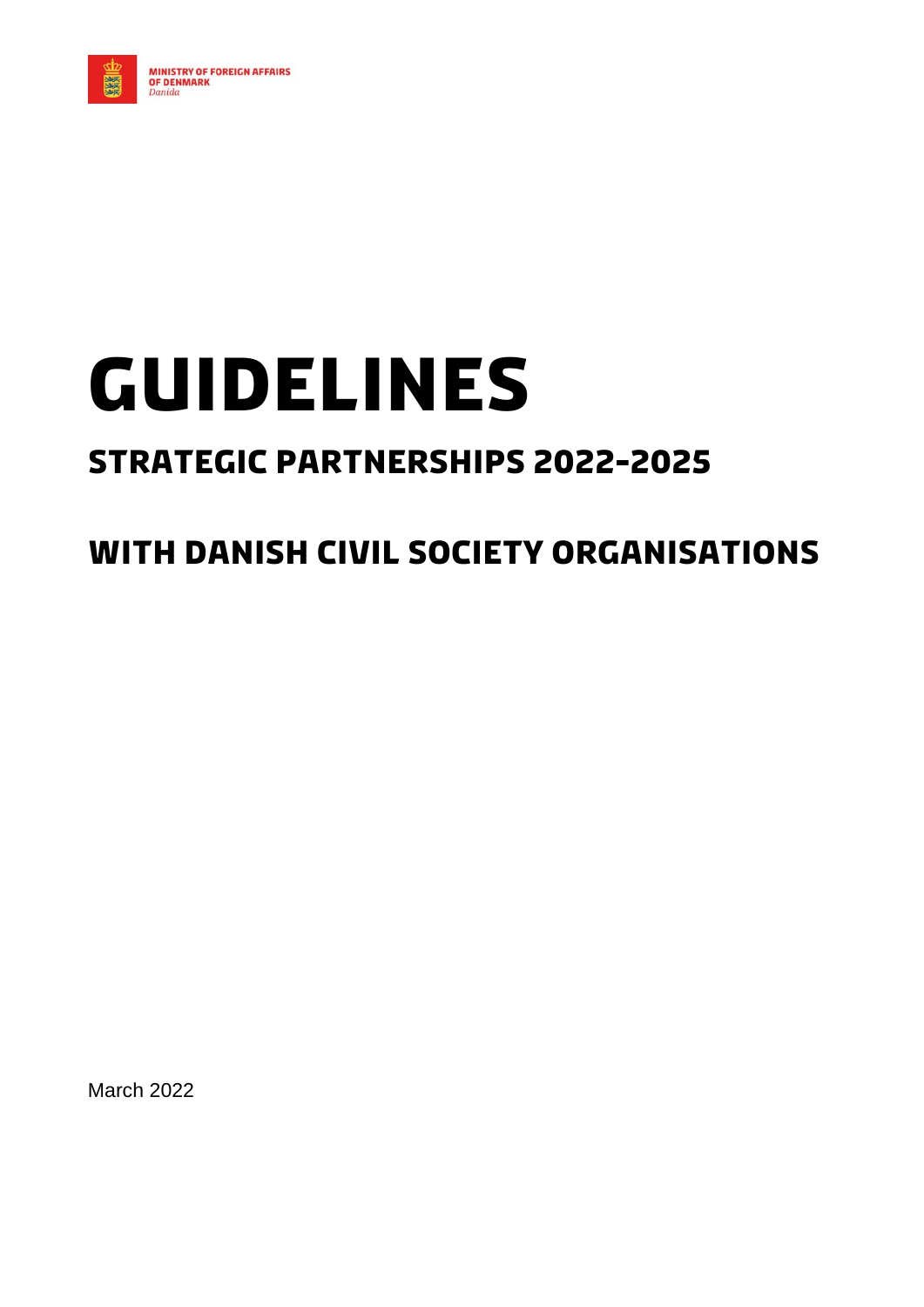# **Content**

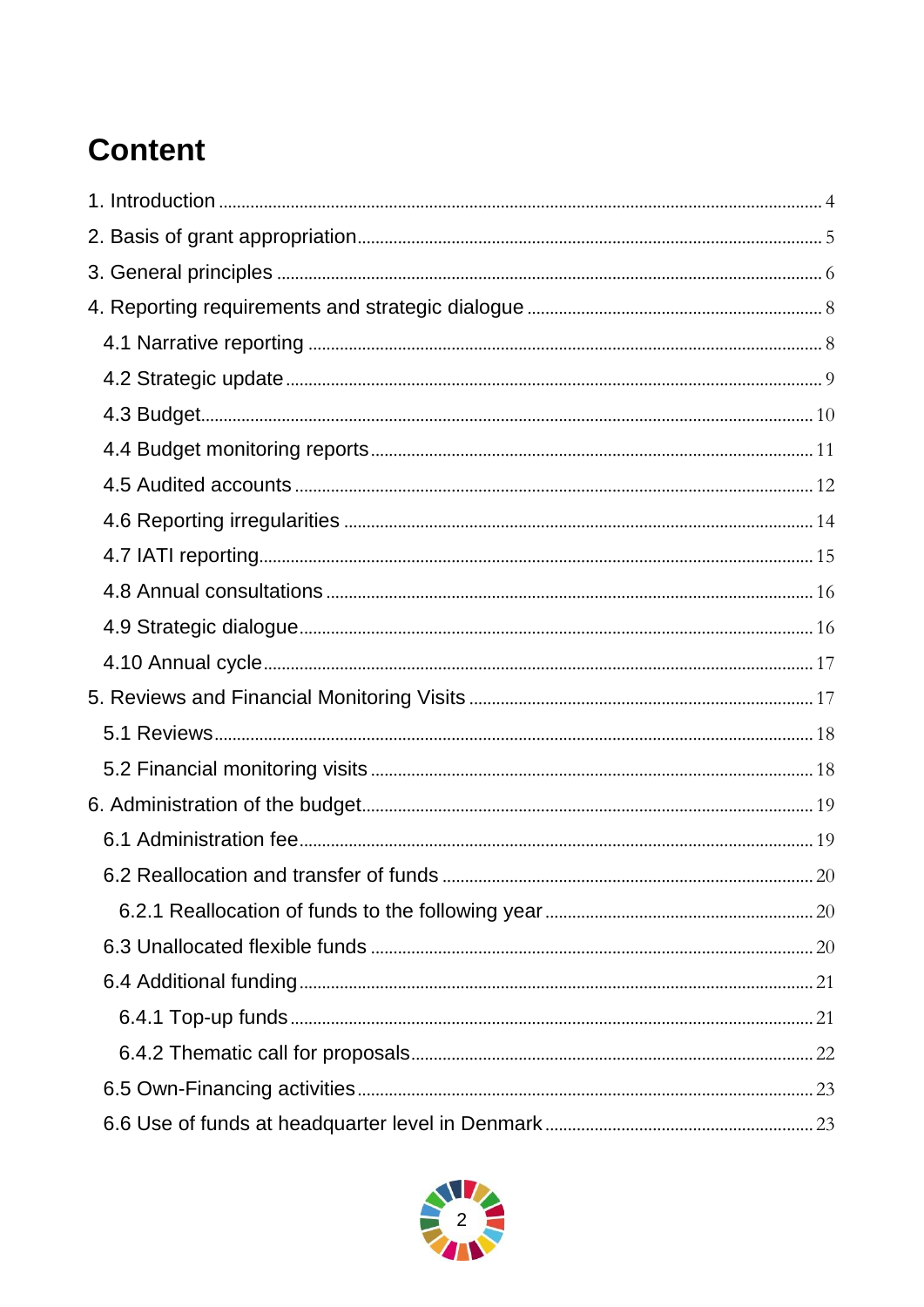| S |  |
|---|--|

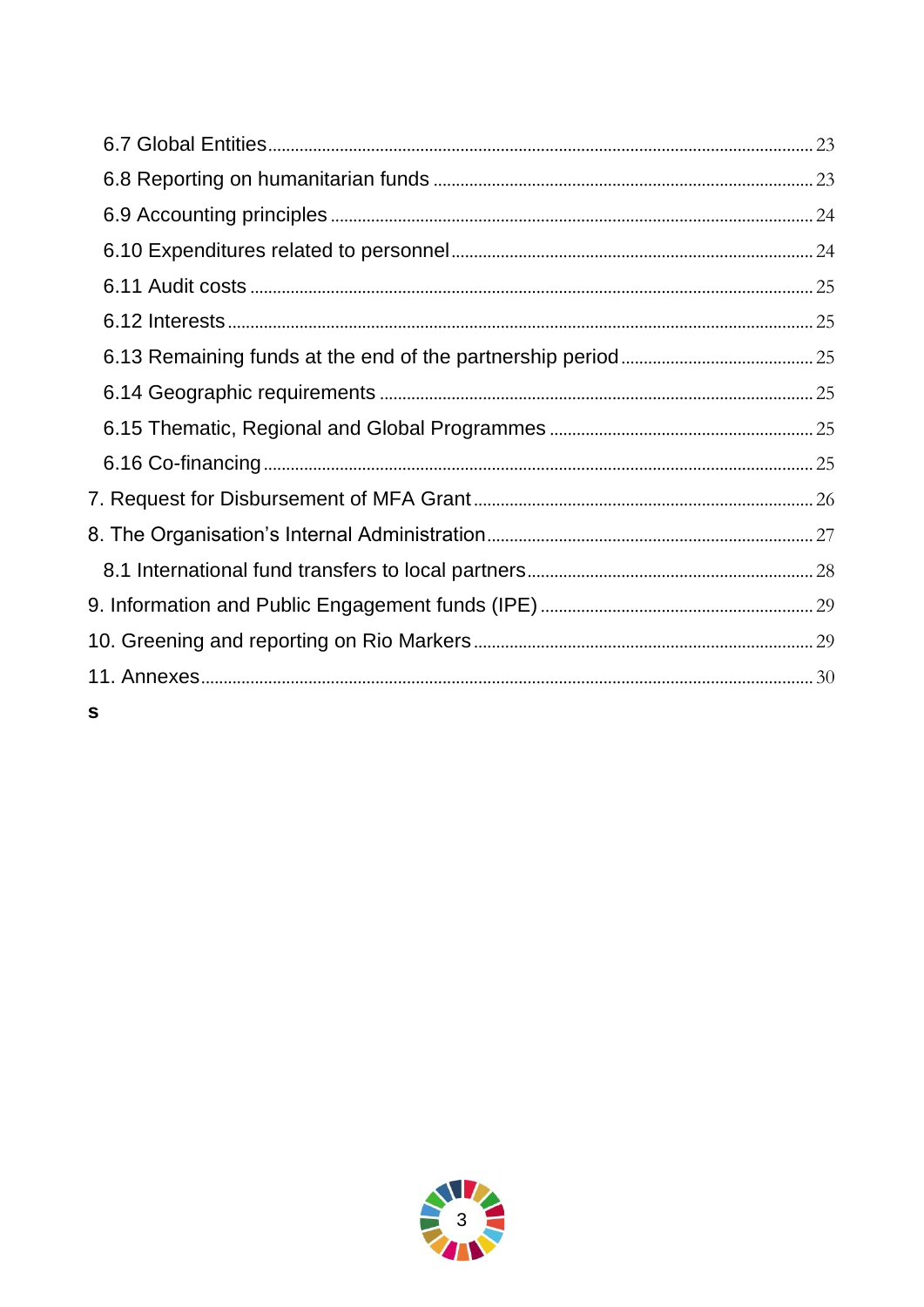# <span id="page-3-0"></span>**1. Introduction**

In 2022, the Danish Ministry of Foreign Affairs (MFA) enters a new round of Strategic Partnerships (SPA) with Danish civil society organisations engaged in international development cooperation and humanitarian action. The new partnerships are a continuation of the first Strategic Partnerships covering the period 2018-2021.

The overall purpose of the Strategic Partnerships 2022-2025 is to implement the strategy for Denmark's Development Cooperation *The World We Share* through dynamic and mutually reinforcing partnerships with independent Danish CSO's through the strategic priorities set out in the strategy, namely democratic values and human rights, fragile contexts and displacement and climate and green solutions. The [information](https://um.dk/danida/samarbejspartnere/civ-org/stoetteform/ny-runde-strategiske-partnerskaber-2022-2025/ansoegning-om-strategisk-partnerskab-2022-2025) note for SPA 2022-2025 outlines overall requirements and framework for the partnerships, and is a background document to these guidelines.

The guidelines describe the administrative and reporting requirements and framework for strategic partners (below referred to as "the organisations") that have qualified for Strategic Partnerships for the period 2022–2025. The guidelines form part of the overall MFA Aid Management Guidelines (amg.um.dk) for Danish development aid and should be regarded as a living document that will be revised by the MFA as needed. It is the responsibility of the organisations to keep themselves informed of any changes to the guidelines, which will be published at um.dk.

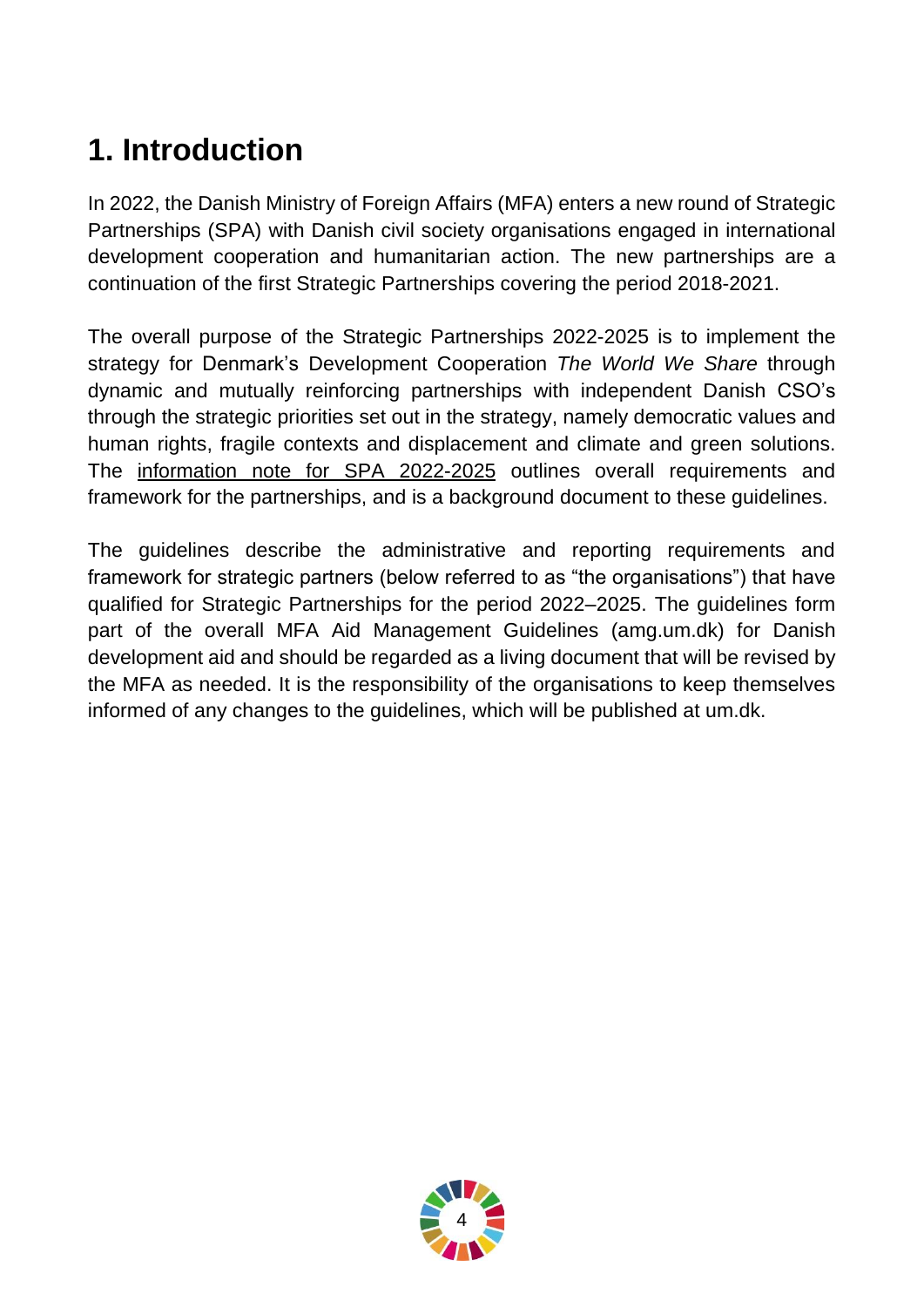# <span id="page-4-0"></span>**2. Basis of grant appropriation**

Based on the application from the organisation as approved ultimo 2021, the total grant is appropriated in yearly allocations (commitments) covering the four year period (2022–2025), subject to annual Parliamentary approval. The approved framework for the partnership is comprised of the following components:

- The application (the original as approved ultimo 2021) outlining the overall partnership to be funded, including the overall objective(s), strategic alignment with the Danish development strategy *The World We Share*, contribution to the Sustainable Development Goals (SDGs) and the programmatic approach. The application should include an updated annexed Executive Summary providing an overview of the adjusted and final partnership engagement.
- Updated summary results framework for the Strategic Partnership exclusively that reflects strategic priorities, programmes and engagements pursued by the organisation. The summary results framework should reflect outcomes, indicators and targets as well as cross-cutting indicators<sup>1</sup>. Detailed results frameworks should only be submitted to the MFA upon request. While reference is made to the [general](https://amg.um.dk/bilateral-cooperation/guidelines-for-country-strategic-frameworks-programmes-and-projects)  [guidelines on results frameworks in MFA](https://amg.um.dk/bilateral-cooperation/guidelines-for-country-strategic-frameworks-programmes-and-projects) Aid Management Guidelines, the organisation should use its own formats adapting the framework to the specific context and engagements with reference to the SDGs as relevant. The summary results framework should be developed in a way, which makes it possible to follow progress during the partnership period.
- Updated Theories of Changes (ToC) including a joint cover note providing a brief overview of all country engagements with maximum 5-10 lines on each country (type of engagement, purpose, key features and target group). The organisation is free to decide on the specific format and structure of the individual ToCs/programme documents, but the description should account for the [elements listed in MFA Aid](https://amg.um.dk/bilateral-cooperation/guidelines-for-country-strategic-frameworks-programmes-and-projects)  [Management Guidelines](https://amg.um.dk/bilateral-cooperation/guidelines-for-country-strategic-frameworks-programmes-and-projects) and not exceed 5 pages per ToC unless otherwise agreed with the MFA. ToC's are only expected to be updated when relevant (and requested by the MFA) during the partnership period. Together with the summary results framework they will be used by the MFA to establish an overview of SPAengagements in countries and settings and to inform strategic dialogue, coordination and collaboration at various levels.
- An updated budget for the four-year period, format available in Annex 2, noting the that the organisation is expected to have further detailed budgets for each programme activity financed under the grant. The organisation can use its own format for the detailed budgets. The detailed budgets shall not be submitted to the MFA, but should be made available upon request.

<sup>-</sup><sup>1</sup> Strategic partners will be involved in the process regarding the cross-cutting indicators in 2022. Until then summary results frameworks need not reflect cross-cutting indicators.

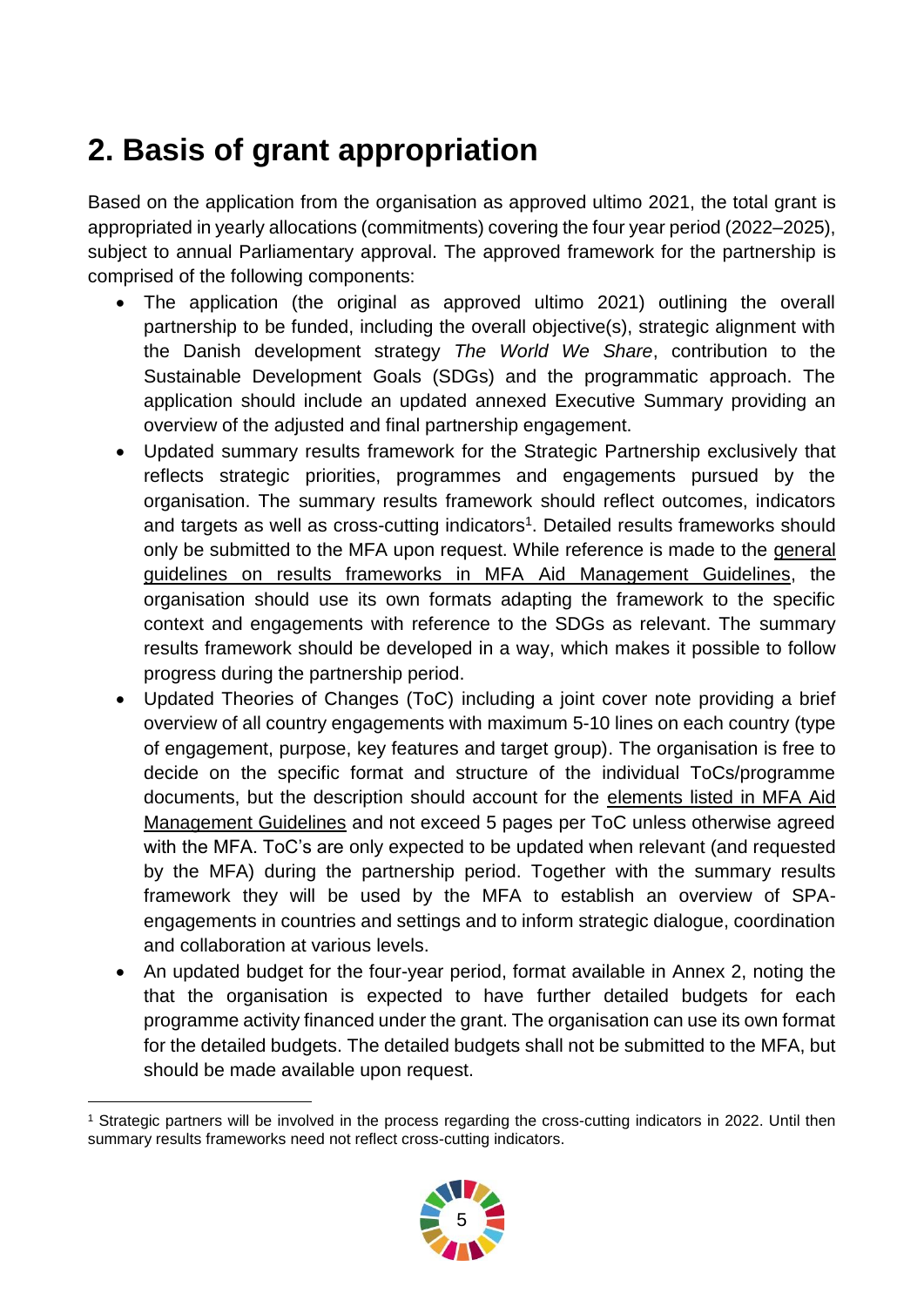# <span id="page-5-0"></span>**3. General principles**

The organisation will adhere to the following:

- The organisation will ensure that local partners and others that receive part of the granted funds are not included on the [UN](https://www.un.org/sc/suborg/en/sanctions/un-sc-consolidated-list) or [EU](https://eeas.europa.eu/topics/sanctions-policy/8442/consolidated-list-of-sanctions_en) sanctions lists.
- The organisation will commit to the requirements outlined in the [information note.](https://um.dk/danida/samarbejspartnere/civ-org/stoetteform/ny-runde-strategiske-partnerskaber-2022-2025/ansoegning-om-strategisk-partnerskab-2022-2025)
- The organisation will commit to and apply a human rights-based/leaving no-one behind approach to development and humanitarian interventions.
- The organisation is expected to live up to the commitments enshrined in the Grand Bargain from 2016.
- The organisation is expected to live up to the commitments in the Paris Agreement on climate change
- The organisation is expected to adhere to the CHS requirements outlined in the information note.
- The organisation will ensure to have a PSHEA policy in place.
- The organisation will ensure to have an anti-corruption policy in place as well as an anti-corruption code of conduct in line with that of the MFA.
- The organisation will assure to have a conflict of interest policy in place.
- The organisation will ensure to have a complaints handling mechanism in place that employees, partners and communities can access.
- The organisation will ensure to have a policy against child labour and an antiterrorism policy and/or a code of ethics/-conduct for its work and management of funds.
- The organisation will ensure to have a strategy or equivalent for their environmental footprint and work towards greener and more sustainable procurement.
- Organisations will to the extent possible cooperate and coordinate with relevant Danish, international and national actors, including where relevant through participation in UN cluster coordination, consolidated appeals (CAPs) and Humanitarian Response Plans, Regional Response Plans or similar humanitarian coordination mechanisms.

More specifically, the organisation is responsible for implementation according to MFA standard cooperation guidelines and shall therefore:

- Have the overall responsibility for the planning, implementation, reporting and monitoring of the programme activities;
- Abide by applicable national laws and international instruments;
- Provide the financial and other resources required in addition to the grant;
- Ensure that the grant is used in accordance with approved work plans and budgets;

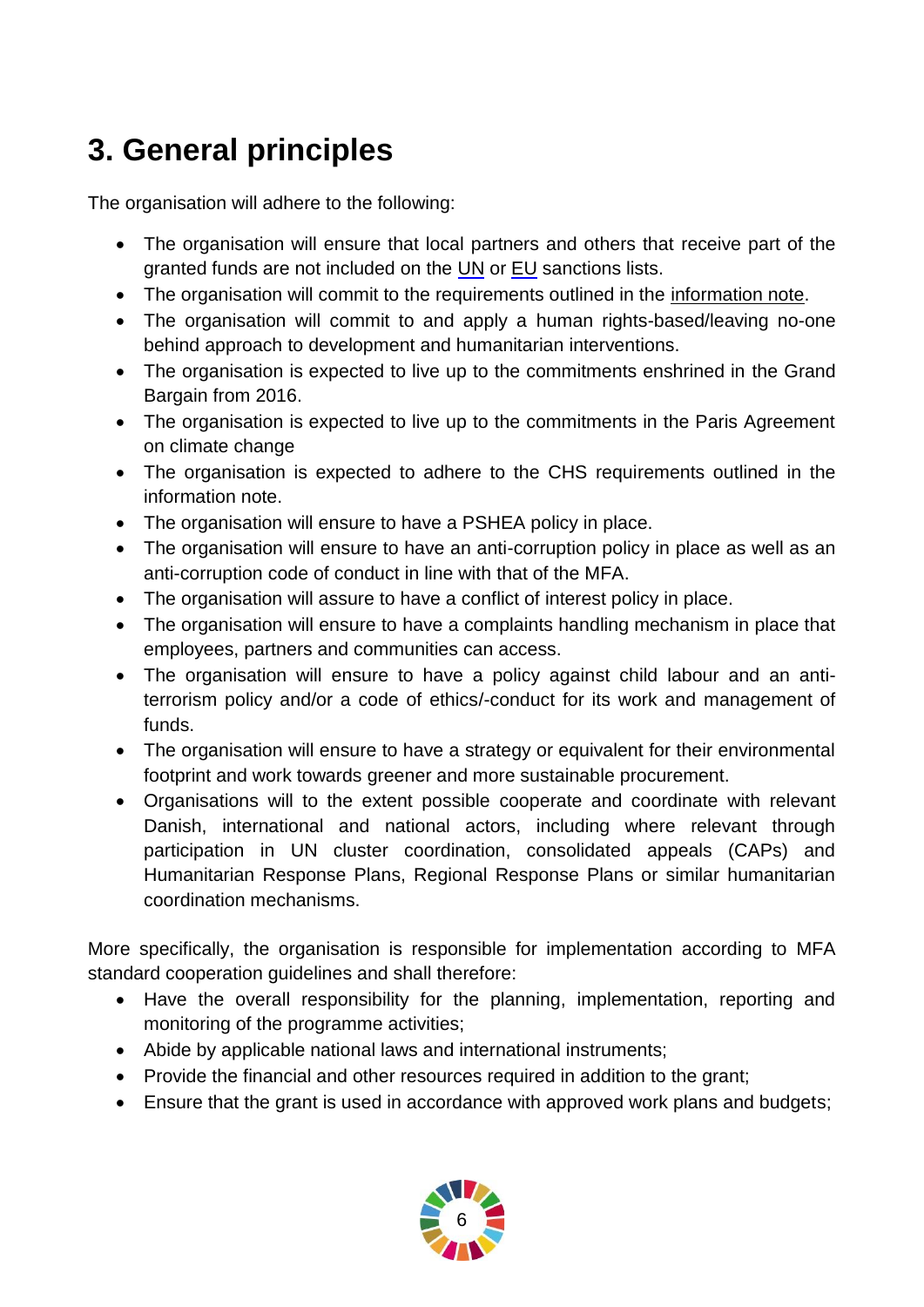- Ensure that funds under this partnership are properly accounted for in accordance with the minimum requirements, and that the grant is reflected in relevant plans and budgets;
- Take all necessary measures to prevent or end any conflict of interest in all matters related to the programme;
- Promptly inform the MFA of any condition, which interferes or threatens to interfere with the successful implementation of the programme.
- Take full responsibility for any damage caused or sustained. The MFA may not be held liable for any damage caused or sustained by the organisation, including any damage caused to third parties as a consequence of or during the implementation of the activities under this partnership. The MFA cannot provide insurance covering the loss and damage for the organisation including for staff injuries. The organisation is expected to undertake risk assessment of loss and damage and acquire proper insurance coverage including for work related injuries to staff abroad.

Furthermore, the MFA and the organisation shall:

- Communicate and cooperate fully with the aim to ensure that the objectives and outcomes are successfully achieved and use their best endeavours to optimise the use of programme resources
- Use their best endeavours to co-ordinate their efforts under this partnership with other development partners, be they states, international organisations or nongovernmental organisations
- Cooperate on preventing corruption within and through the programme, and undertake to take rapid legal action to stop, investigate and prosecute in accordance with applicable law any person suspected of misuse of resources or corruption. The MFA and the organisation shall immediately inform each other of any indication of corruption or misuse of resources related to the programme. The MFA and the organisation will, if and when it is deemed appropriate, take action against suspects, including immediate interdiction or suspension of such persons from work, to avoid their interference into the investigations.
- Collaborate fully to ensure that the purposes of this partnership be accomplished. To this end, the MFA and the organisation shall exchange views with regard to matters relating to the partnership and provide each other with all available data, documentation and information; and provide appropriate mutual assistance required in the discharging of the MFA and organisation's duties; and provide all necessary support, in particular in regard of administrative issues, to facilitate the due implementation of the support.
- Work together to assure full transparency. To this end, the MFA and the organisation shall have the right to publish any documents or other informational data relating to the programme on its internet site (the MFA's website for such purposes is currently

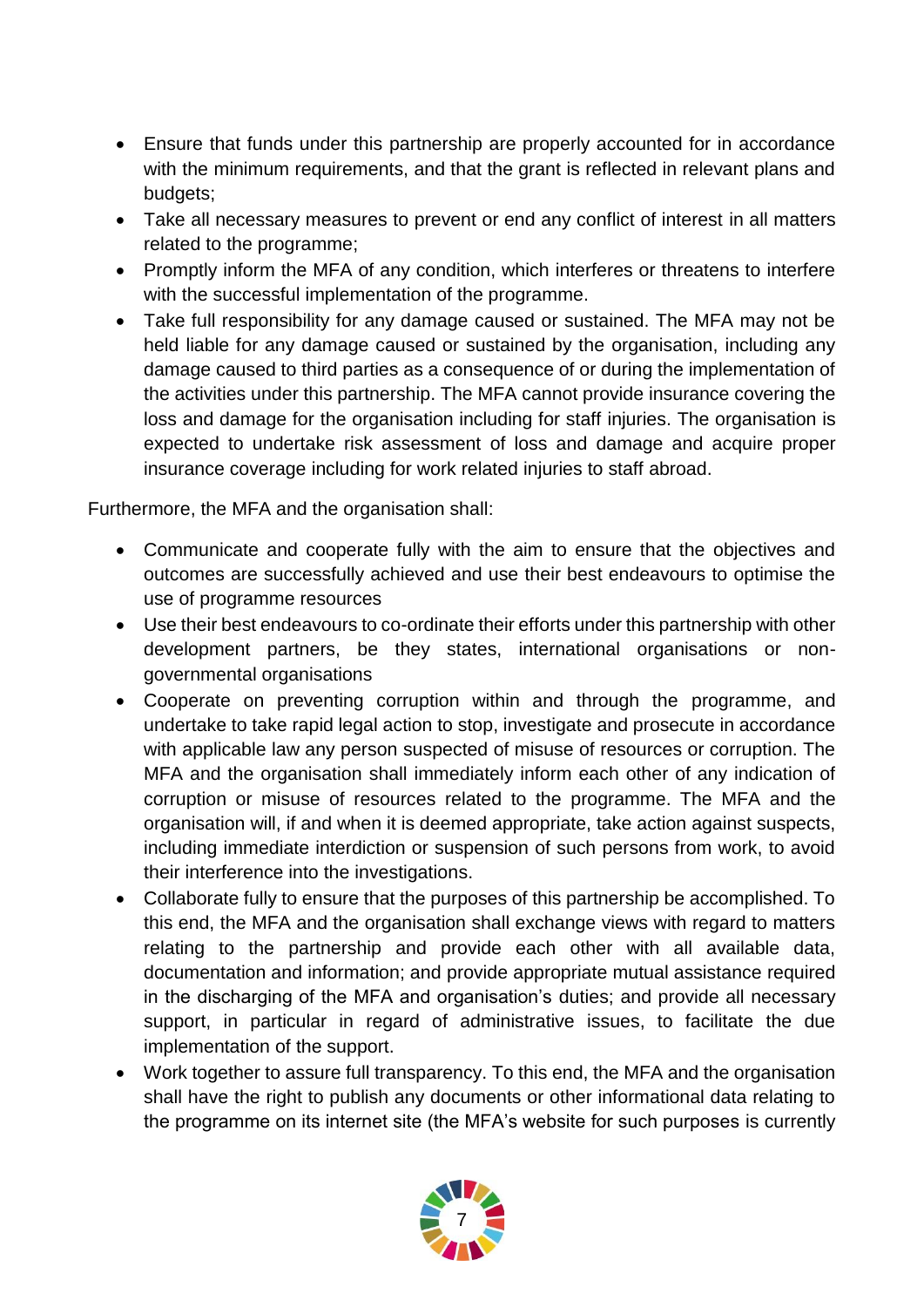www.um.dk) and other relevant media. The organisation is aware that the MFA is subject to inter alia the Danish Access to public administration files act. Upon request for the disclosure of this partnership, or any document related to this partnership, the MFA must in each case assess if such document may be disclosed in whole, or, where there are grounds for confidentiality, disclosed in part.

# <span id="page-7-0"></span>**4. Reporting requirements and strategic dialogue**

The annual reporting to the MFA include narrative- and financial reporting as well as financial audit. Formats and requirements for narrative reporting, financial reporting and audit remains the same during the entire partnership period, with minor variations within the narrative reporting requirements.

The purpose of the reporting requirements are to ensure that the partnership and programme is on track and results/progress is achieved according to agreed objectives and outcomes and ensure ongoing follow-up, learning and relevant adjustments related to contextual, strategic and organisational developments. It is furthermore to ensure proper administration and monitoring of funds and to allow for timely fund allocation and adjustment of project/programme activities and resources when necessary.

All aspects are part of an annual cycle and will be addressed and discussed in annual consultations and in the ongoing strategic dialogue.

#### <span id="page-7-1"></span>**4.1 Narrative reporting**

The narrative reporting should be submitted as a results report to the MFA by 30 June, c.f. annual cycle below. The organisation is free to decide on the specific format of the narrative results report. It is however important, that the report specifically covers the Strategic Partnership and include the following:

- Narrative account for progress, achieved results and major deviations related the summary results framework agreed with the MFA and major deviations in relation to initially agreed annual budget.
- Updated summary results framework illustrating progress overall (on track).
- Examples (cases) illustrating progress/results.
- Update on the organisation's Local Leadership Strategy including progress and achievements. This includes estimation on level of transfer to local partners.
- Reporting on IPE engagement targets.
- Reporting on Global Entities (if relevant).

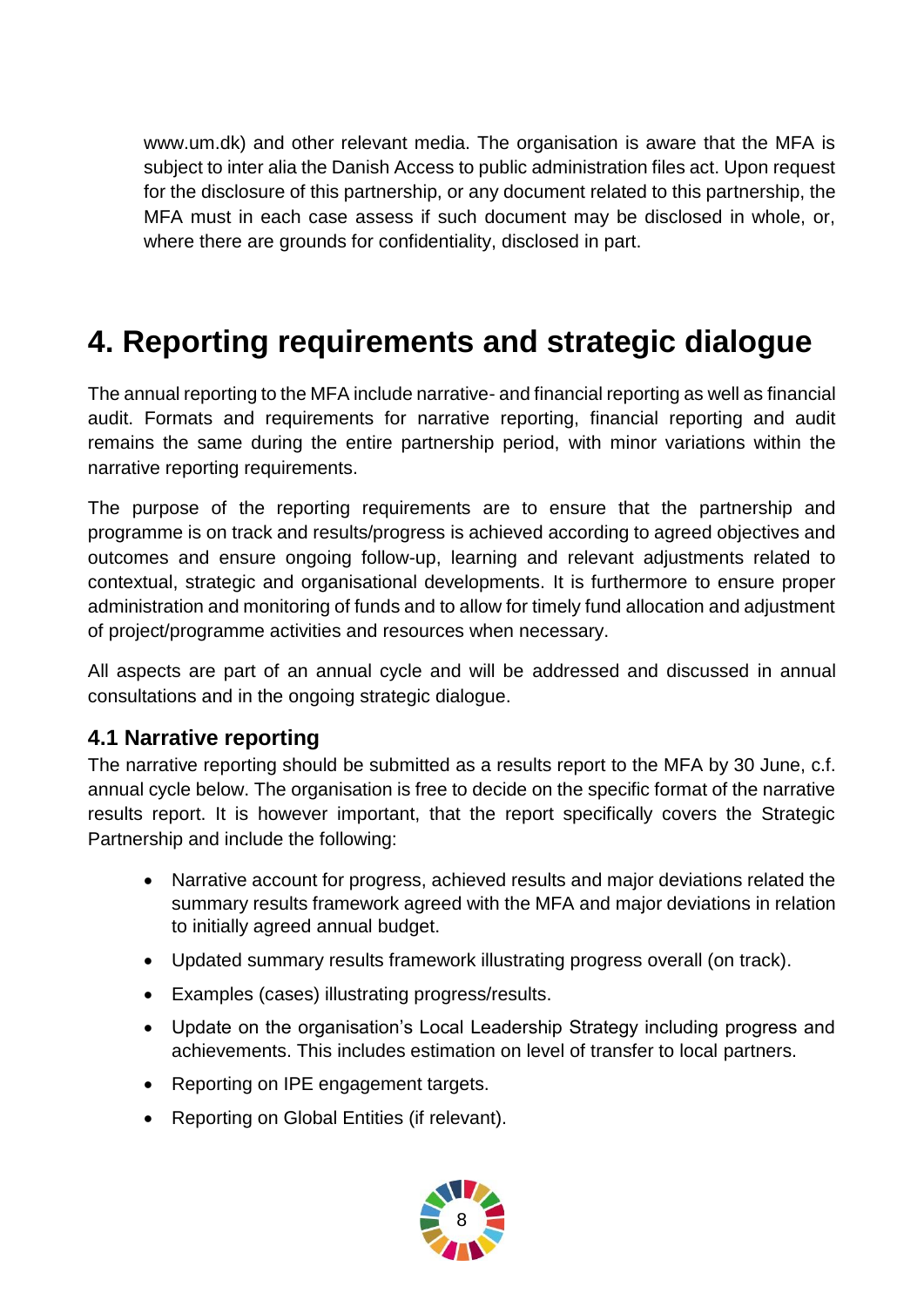- Reporting on progress in the greening of engagements including mainstreaming and integration of climate, nature and biodiversity concerns across programmes and projects (including environmental footprint), the key results achieved in this area and the lessons learned. In addition, the organisation will report annually on climate and environment flows during the year based on OECD DAC statistical guidelines system of policy marker's for aid to environment and the four RIO markers.
- Reporting on a joint set of cross-cutting indicators across all strategic partners in supplement to the summary results frameworks of the individual partners to demonstrate results at the level of the entire SPA 2022-2025 portfolio. (TBD)
- Each reporting year, there will be a specific subject, that all partners are expected to reflect upon in depth. Subjects are: restructuring as a consequence of SPA 2022-2025 geographical and thematic requirements (year 1), local leadership (year 2), exit strategy (year 3), learning and overall results (year 4). These subjects will not require additional data-gathering but will be guided by a number of questions related to the specific subject shared with the partners at least six months before the reporting deadline.
- Use of MFA funds towards co-financing, basket funds, joint programmes and for match funding of local partners to enhance scale, influence, and promote harmonization. Reflections on the specific value added of the organisation in contributing to such joint arrangements.
- Status and follow up on recommendations from last review, financial monitoring visits, and latest annual consultation.

One integrated narrative report should be presented by each organisation not exceeding 30 pages excluding annexes unless otherwise agreed with the MFA.

The final reporting to be submitted after the fourth and final year of the partnership, should account for how outputs and outcomes have contributed to the achievement of the overall objectives as defined in the Strategic Partnership application and summary results framework. Moreover, the final reporting should highlight main lessons learned and briefly include the financial status/result (i.e. key financial figures, including total grant amount(s) received, total expenses, unspent funds) of the support<sup>2</sup>.

### <span id="page-8-0"></span>**4.2 Strategic update**

A strategic update on plans and expectations for the coming year should be submitted to the MFA by 1 October, c.f. annual cycle below and include:

Relevant organisational (including network/alliance) and strategic developments

<sup>-</sup><sup>2</sup> For terminology, organisations may refer to OECD [Glossary](http://www.oecd.org/dac/evaluation/2754804.pdf) of Key Terms.

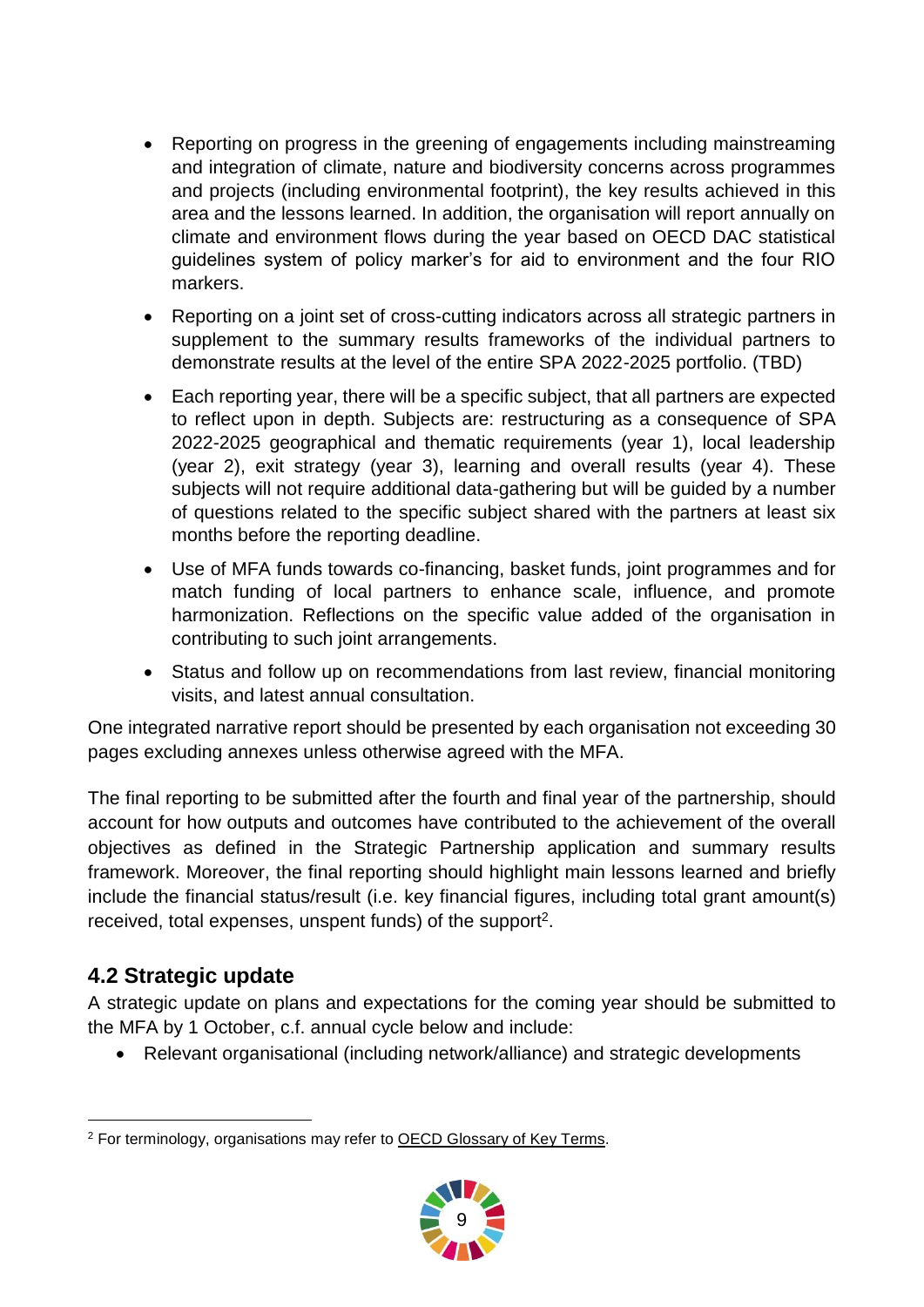- Description of overall strategic and programmatic plans at organisational level for the coming year, including brief overview of country engagements (overall budget level, programme focus, key challenges/developments, partners etc.) and strategic priorities to be focussed on.
- Plans at organisational level related to strengthening local leadership; the link between humanitarian, development and peace action; HRBA and leaving no-one behind; gender equality, girls and women's rights; meaningful inclusion of children and young people; greening of engagements; global and local connectedness and coordination; information and public engagement in Denmark;

The strategic update should not exceed 10 pages unless otherwise agreed with the MFA.

### <span id="page-9-0"></span>**4.3 Budget**

An updated four-year budget must be submitted to the MFA by 1 October, c.f. annual cycle below. The four-year budget must be presented in DKK and follow the template in Annex 2.

The four–year budget provides the qualified estimate of annual expenses throughout the partnership period. The annual budget expenses may vary from year to year. The organisations should base their budgets on the expected approved annual grant committed from the MFA, while noting that this remains subject to annual Parliamentary approval.

The four-year budget must remain relevant and accurate including necessary revision when significant changes occur. For instance if:

- unallocated flexible funds are allocated,
- additional programme countries are added,
- unspent funds are carried forward to following year(s),
- underlying assumptions for the cost allocation mechanism changes,
- annual budgets are revised or reconciled against actual expenditure according to financial accounts,
- additional grants (top up of the main SPA commitments) are appropriated by MFA.

The four-year budget should be updated based on the annual *budget monitoring reports*, see below.

The organisation must ensure that the initial as well as the revised budget at all times meet the key criteria and thresholds for expense allocation and geographic- as well as programmatic priority areas and compliance requirements:

Annual budget compliance requirements applicable to the total budget (main SPA grant + additional funding (see 6.4)):

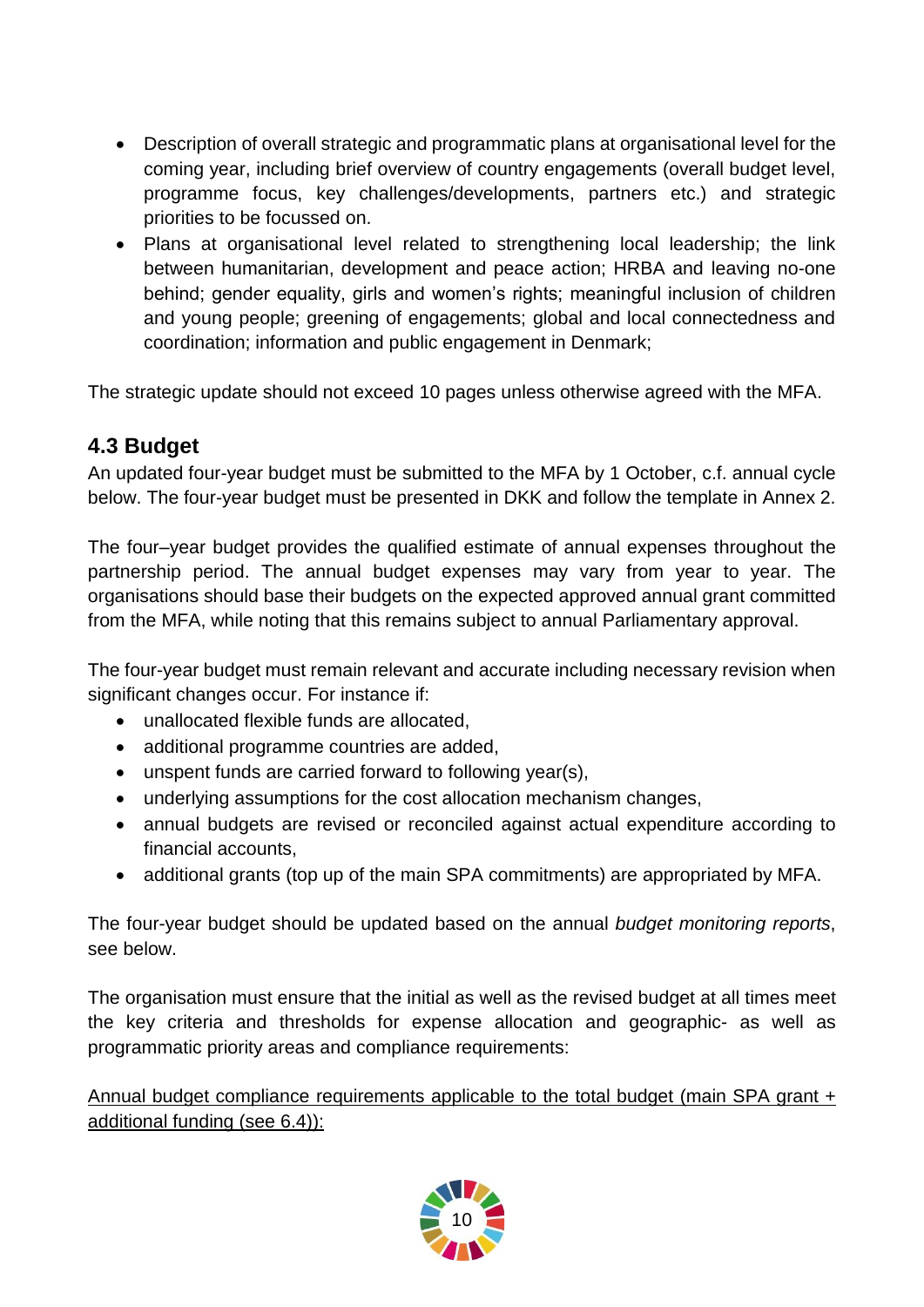- Funds spent at HQ level (i.e. IPE\_HQ, admin, audit cost, direct activities\_HQ and programme support\_HQ) cannot exceed 20 pct. of total expenses.
- Administration fee for the strategic partner itself cannot exceed 7 pct. of total expenses excluding the administration fee (i.e. pct. of direct expenses).

Annual budget compliance requirements applicable to the main SPA grant:

- Cost of information and public engagement (IPE) cannot exceed 2 pct. of main SPA grant, annually.
- Unallocated flexible funds cannot exceed 33 pct. of programme and project activities (PPA) excluding additional grants.
- Regional activities (i.e. not country allocated PPA) cannot exceed 10pct. of PPA excluding additional grants.
- Total budget for humanitarian assistance shall be at least at the level specified in the individual SPA partner commitment letter(s) (i.e. humanitarian PPA as a share of total PPA, excluding additional grants).
- Total budget for support to fragile contexts shall be at the level (percentage share) specified in the individual approved SPA partner budget (i.e. fragility focus of PPA as a share of total PPA, excluding additional grants).
- Total budget allocated for 'Africa and specific geographies' must exceed 50 pct. (i.e. focus on of PPA as a share of total PPA, excluding additional grants and excluding unallocated flexible funds, until allocation takes place).

#### <span id="page-10-0"></span>**4.4 Budget monitoring reports**

Budget monitoring reports must be submitted to the MFA by 15 April, c.f. annual cycle below. The budget monitoring reports are interim unaudited financial statements comparing actual expenditures to the initial approved and revised budget for the accounting period in question. The budget monitoring report (Annex 3) must be drawn up to the same level of detail as the detailed outcome based budget (Annex 2).

The purpose of the budget monitoring reports is dual; to keep track of budget reallocations and also to monitor and report on actual progress against agreed plan and budget for a specific period of time. As such, the budget monitoring reports are an important tool to keep track of the changing geographic and thematic resource allocations and general financial progress during any financial year of the partnership period.

The budget monitoring report follows a template similar to annual audited accounts (Annex 3) and hence provides the basis for timely budget adjustments and is instrumental for the MFA when reporting on Danish development assistance (e.g. in regards to geographic distributions, humanitarian assistance or thematic focus areas).

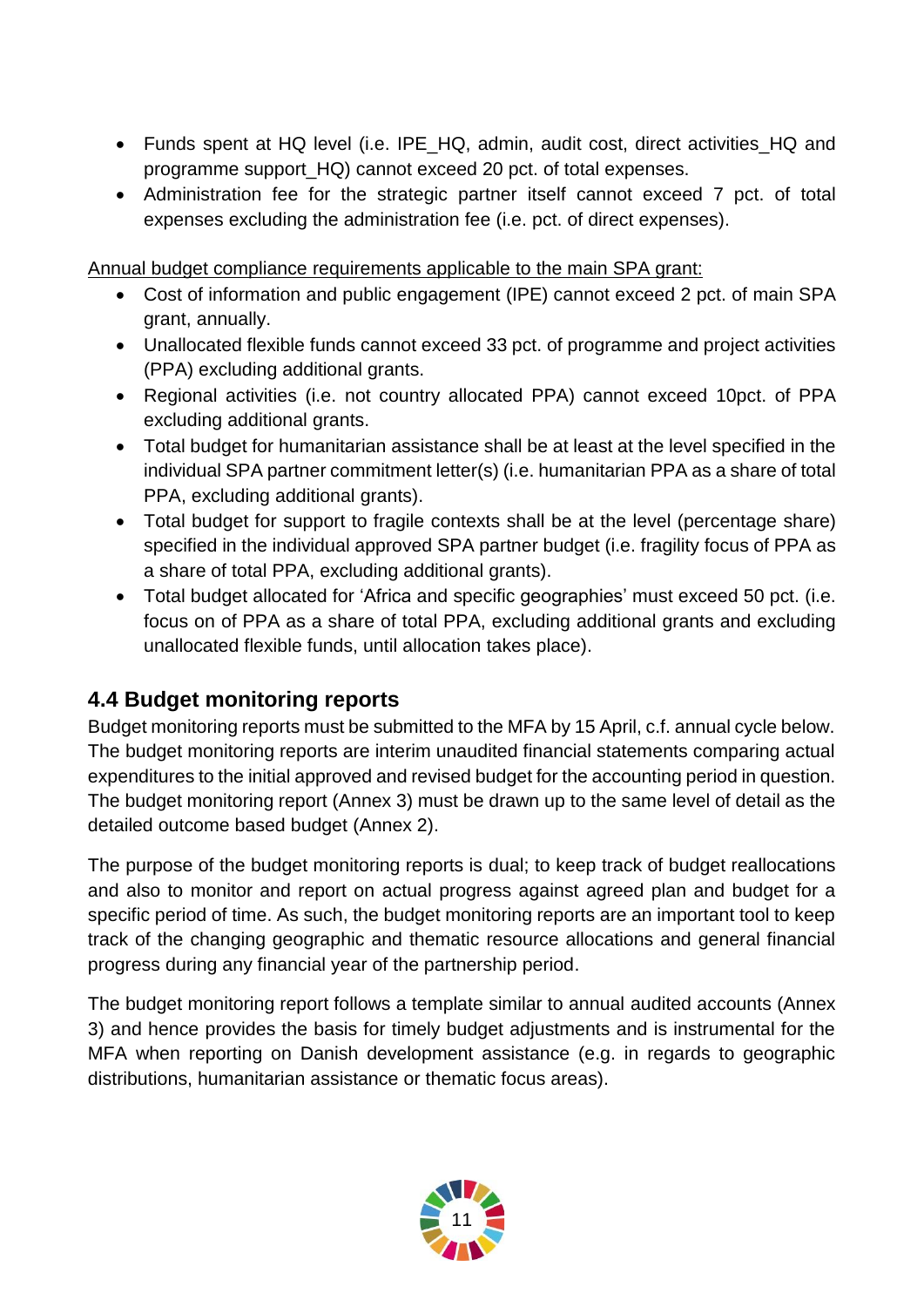The budget monitoring report includes the initial annual budget (beginning of year), the main budget reallocations during the year and the continuously revised budget and hence it must remain relevant and reasonably accurate including necessary revision when significant changes occur. For instance if:

- unallocated flexible funds is allocated,
- additional programme countries are added.
- unspent funds are carried forward to following year(s),
- activities in fragile countries and contexts are initiated,
- underlying assumptions for the cost allocation mechanism changes,
- annual budgets are revised or reconciled against actual expenditure according to financial accounts,
- additional grants (top up of the main SPA commitments) are appropriated by MFA.

The budget monitoring reports are submitted as documentation in case of reallocations and allocations of flexible funds, c.f. thresholds below.

The final draft of the annual budget monitoring report covering the whole previous calendar year and including actual expenses (i.e. the draft audited financial accounts) is submitted annually in April c.f. annual cycle.

#### <span id="page-11-0"></span>**4.5 Audited accounts**

Audited accounts must be submitted to the MFA by 30 June, c.f. annual cycle below. The accounts for the annual grant from the MFA (Annex 3) and the general annual accounts for the organisation must be audited by an independent, certified audit company. The audited accounts must keep track of the spending of each year's grant separately from other year's spending. Change of auditor must be communicated to the MFA. It is recommended that the choice of auditor is subject to an open tender process every 3-5 year.

The audit shall consist of a financial audit, including elements of compliance and performance audits.

The purpose of *financial audits* is to provide reasonable assurance that the financial statements are presented fairly, in all material aspects, and in accordance with the financial reporting framework. Based on the audit evidence obtained, it is the objective of the auditor to express an opinion on whether the financial information, presented in the financial statement covering the funds granted from the MFA, is free from material misstatement.

The purpose of a *performance audit* is to make an assessment to obtain reasonable assurance that the systems, processes and transactions examined support the exercise of sound financial management in the administration of the funds granted through the MFA. Sound financial management includes adhering to principles of economy, efficiency and

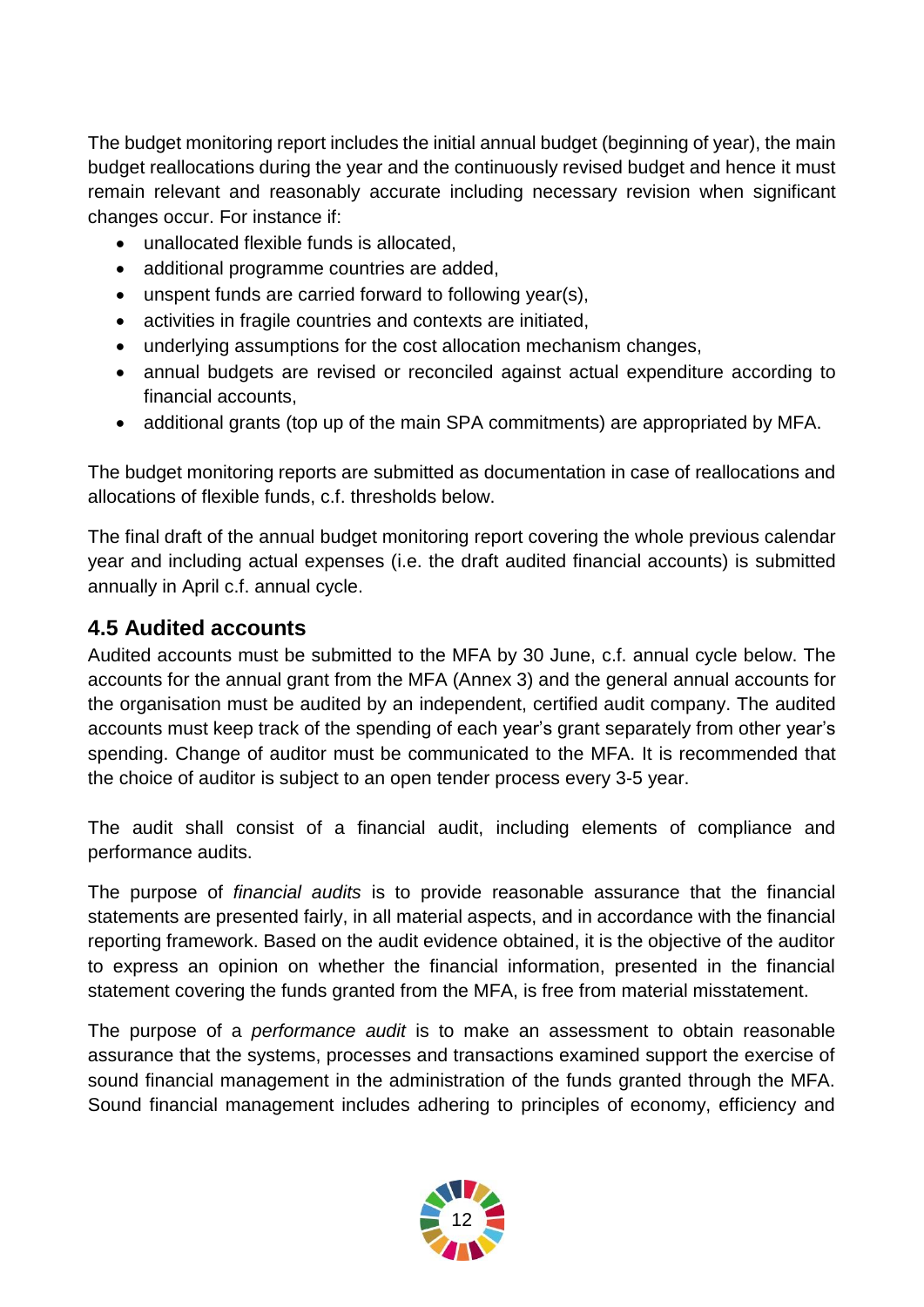effectiveness in the management of available resources. Thus, performance audits examine the economy, efficiency or effectiveness of the audited activities.

*Compliance audits* examine whether the activities are compliant with applicable rules, policies, and regulations. The overall objective of a compliance audit is to obtain reasonable assurance that transactions covered by the financial statements comply with the appropriations granted, statutes, other regulations, agreements, and usual practice. This includes compliance with terms stated in the organisation's own procedure manuals and in these guidelines.

As part of the MFA's quality assurance of the management of the partnership grant, the MFA has specific requirements to the audit of the grant. These requirements are presented in the audit instructions in Annex 4. It is the obligation of the organisation to ensure that its auditor at the contracting, in written form confirms to adhere to the audit instructions and that the auditor by giving his/her opinion confirms that the audit has been undertaken in accordance with the same.

The auditor is also required to issue a management letter. The management letter communicates observations and findings identified during the audit. These observations can pertain to deficiencies in internal controls, non-compliance with legislation, specific issues discussed with management, etc. The observations and findings included may be immaterial for the financial statements as a whole, but relevant for management or relevant stakeholders, including the MFA. For each observation or finding, the auditor must provide a description of the related risk, the auditor's recommendation as well as management's response to the observation or findings. Further, the management letter should include a description of how compliance audit and performance audit tasks have been performed.

An audit carried out locally in the recipient country must also be undertaken by an independent, certified audit company and in accordance with international standards, cf. §1 and §2 in the audit instruction. As part of overall supervision with the audit abroad, the Danish auditor must ensure sufficient quality control of local audits.

In cases where local audits are not a feasible option (e.g. due to security risk), the MFA may grant approval for alternative measures (e.g. transferring vouchers and related documentation to the Danish organisation for centralised audit). However, also in such cases, the Danish organisation must monitor implementation and assure adherence to principles of economy, efficiency and effectiveness in the management of all transferred grant resources (i.e. include considerations of performance and compliance at the local partner level).

The National Audit Office of Denmark (Rigsrevisionen) and the MFA have, as part of audit and financial monitoring, the right to access all documents, reports, evaluations, budget and

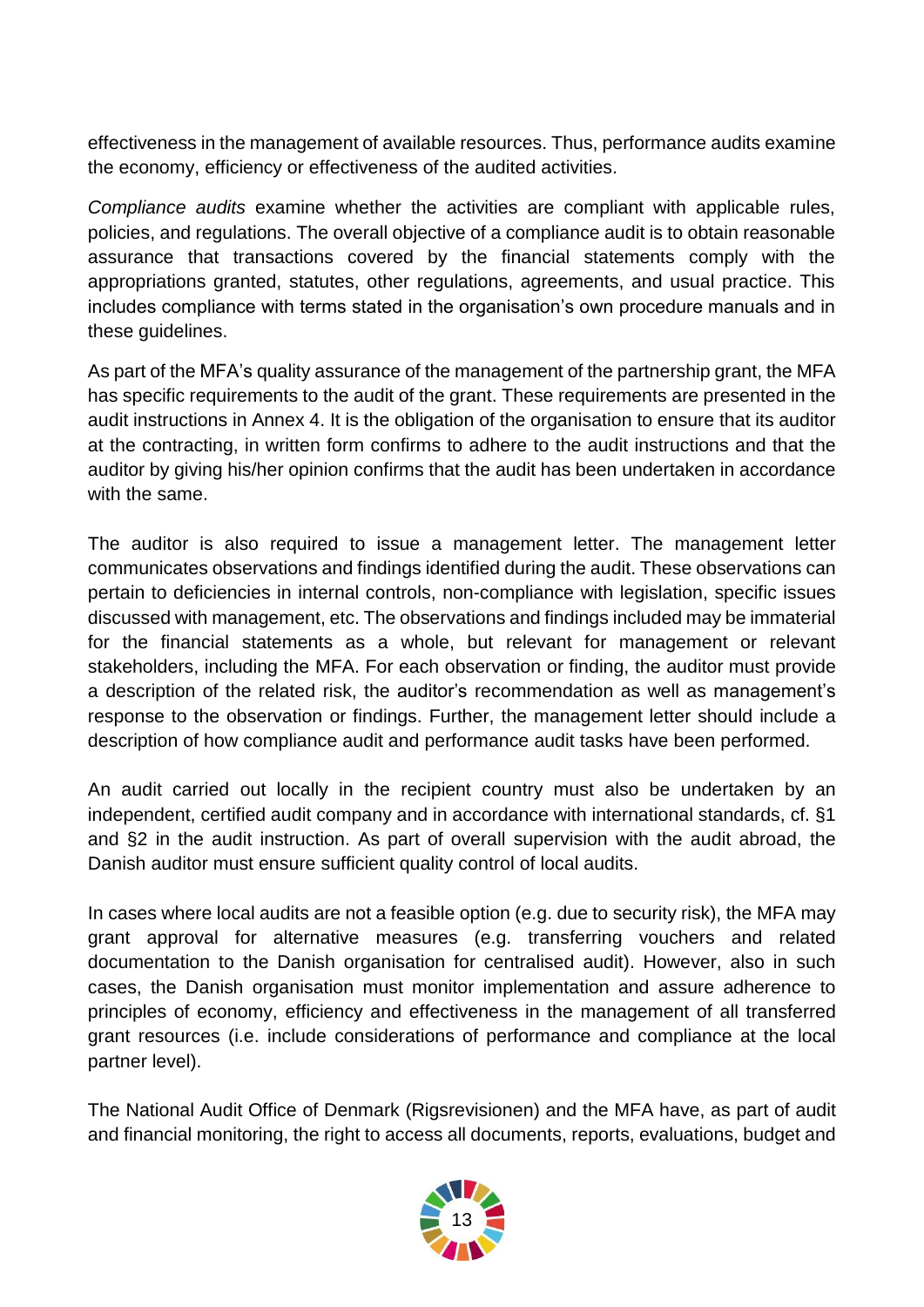accounts-related documentation etc. relevant to the management of the MFA grant funds. The strategic partner must keep financial documents safely and accessibly for 10 years (whereas other technical programme documents must be kept for 5 years only). From January 2023 all supporting documents for financial accounting must be stored digitally (local partners may receive a temporary and justified exemption from this requirement).

In accordance with the MFA's guidelines, the MFA or any individual authorised by the MFA has the right to have full insight in all aspects related to the use and management of the grant and to undertake evaluations. The organisation and involved international and local partners must assist with providing necessary information and documentation.

The organisations should submit one combined audited account for the whole Strategic Partnership (including main grant(s) and any top up grants). For the consortium, one combined audited account for the MFA grant should be submitted by the consortium lead with audited accounts from each individual organisation in appendix, as well as annual audited accounts for the consortium lead organisation.

### <span id="page-13-0"></span>**4.6 Reporting irregularities**

Immediate reporting to the MFA must be ensured if serious problems related to the implementation of the MFA grant occurs, if significant difficulties in the relations to authorities in the partner country develop or if there are major changes in budgeting or activities in the approved programmes.

The MFA is required to inform the National Audit Office of Denmark (Rigsrevisionen) in case of suspicion of irregularities in the management of MFA grant funds. The organisation is therefore required to inform the MFA (using the template in Annex 5) if the organisation in connection with the management of grant funds provided by the Danish state should have suspicion of irregularities or other misuse of Danish funds, including suspicion of grossly negligent administration, corruption, bribery or fraud. The organisations have a maximum of 14 days to report any irregularities or suspicion of irregularities to the MFA. The MFA reserves the right to claim full reimbursement of expenditure regarded ineligible.

Reports from organisations will on a quarterly basis be informed to the National Audit Office of Denmark through report letters. The report letters for the National Audit Office of Denmark are published on the MFA website (for two years) as soon as possible once the matter of the case and proposed follow up actions have been established. Most cases will require several follow up reports from the organisation and report letters to the National Audit Office of Denmark before the case is closed.

The MFA has a policy of zero tolerance towards corruption in all its forms (c.f MFA's anticorruption code of conduct). As a principle, the MFA expect the organisation to report cases

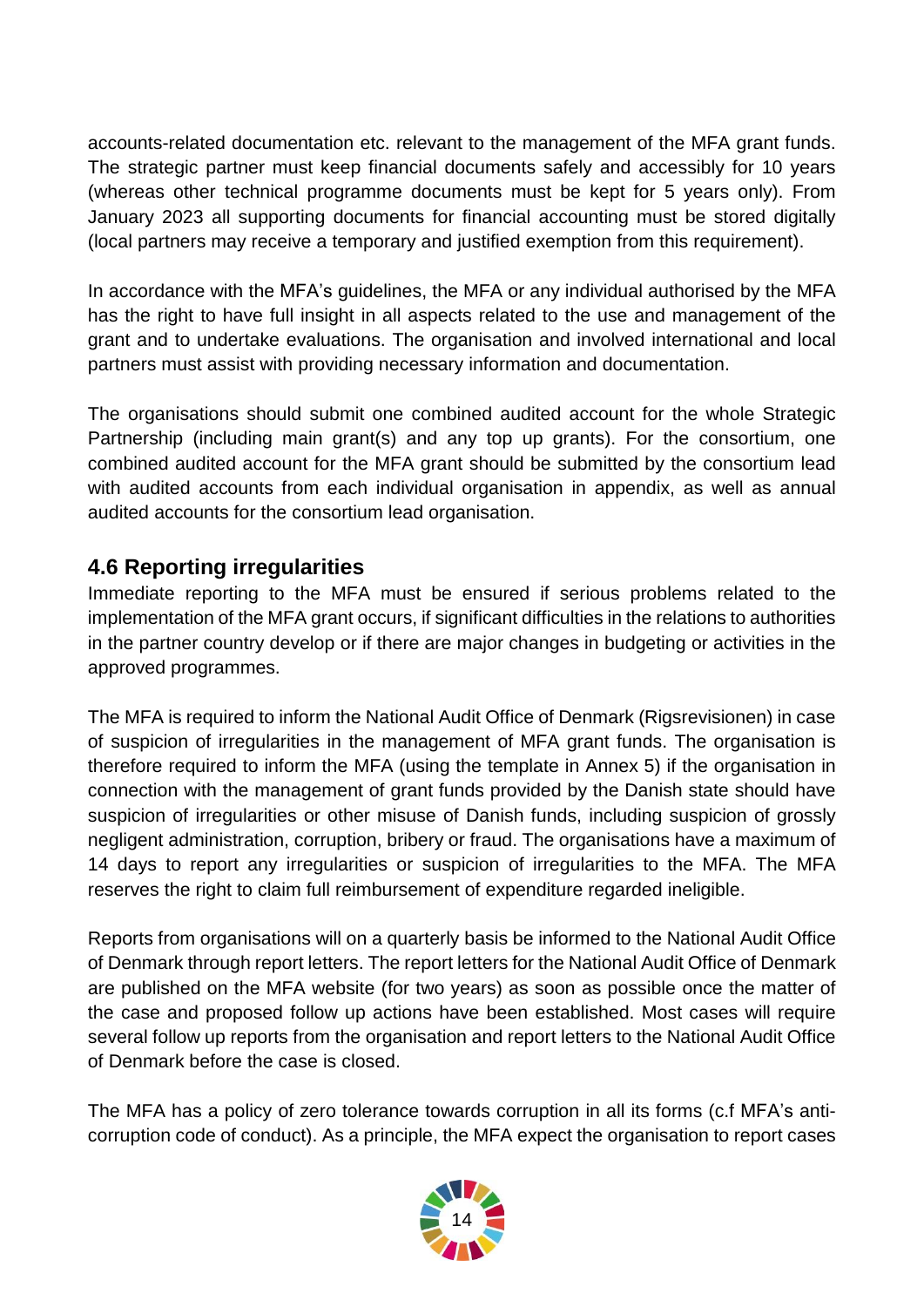of illegal activity to relevant local authorities (Police, Civil courts etc.) and pursue these matters – as a minimum until funds are recovered or all feasible endeavours for retrieving funds are applied. In rare cases and under special circumstances as well as in agreement with the MFA, the organisation or preferably its local partner may close a case by covering programme funds lost as a result of irregularities.

As a principle, in cases where irregularities entail a loss of Danish funds, the organisation bears the responsibility. Whether a possible loss can be covered by the grant will depend on an overall and individual assessment.

As a general rule, it is not necessary to inform the MFA in case of for example robbery or simple theft committed by a third party (i.e. not staff members employed by the programme or partners), minor cash differences, cases of bankruptcy, lacking documentation for minor amounts, temporary delays in book keeping etc. as well as temporary delays in administrative procedures that are not caused by grossly negligent management. Incidents caused by traffic accidents, fire, natural disasters, etc. do not need to be reported unless there is suspicion of deliberate action. The MFA must always be informed in cases where an external investigation is initiated (e.g. extended audit, special audit or other investigative steps) related to a possible loss of Danish funds.

In its reporting, the organisation must to the extent possible account for the circumstances and for the reasons why the organisation's supervision and control mechanisms failed to prevent the incident. The MFA will subsequently notify the National Audit Office of Denmark and make the notification public on [um.dk.](http://um.dk/da/danida/oplysning/bekaempelse-af-svindel/omfanget/rapportering)

Under special circumstances notifications can be held confidential, e.g. if the notification entails sensitive personal information, protection of whistle-blowers, information of potential damage for Danish foreign interests, or information that could compromise an investigation.

### <span id="page-14-0"></span>**4.7 IATI reporting**

The MFA will initiate an evaluation of the International Aid Transparency Initiative (IATI) reporting under the previous strategic partnership period (2018-2021) that will inform the IATI requirements for the new strategic partnership period 2022-2025. All organisations will be invited to participate in the evaluation and findings will be shared with the organisations.

In 2022 IATI reporting will follow the same requirements as under the previous Strategic Partnership (2018-2021), where organisations are expected to acknowledge receipt of funds, and register disbursements with sector and country code.

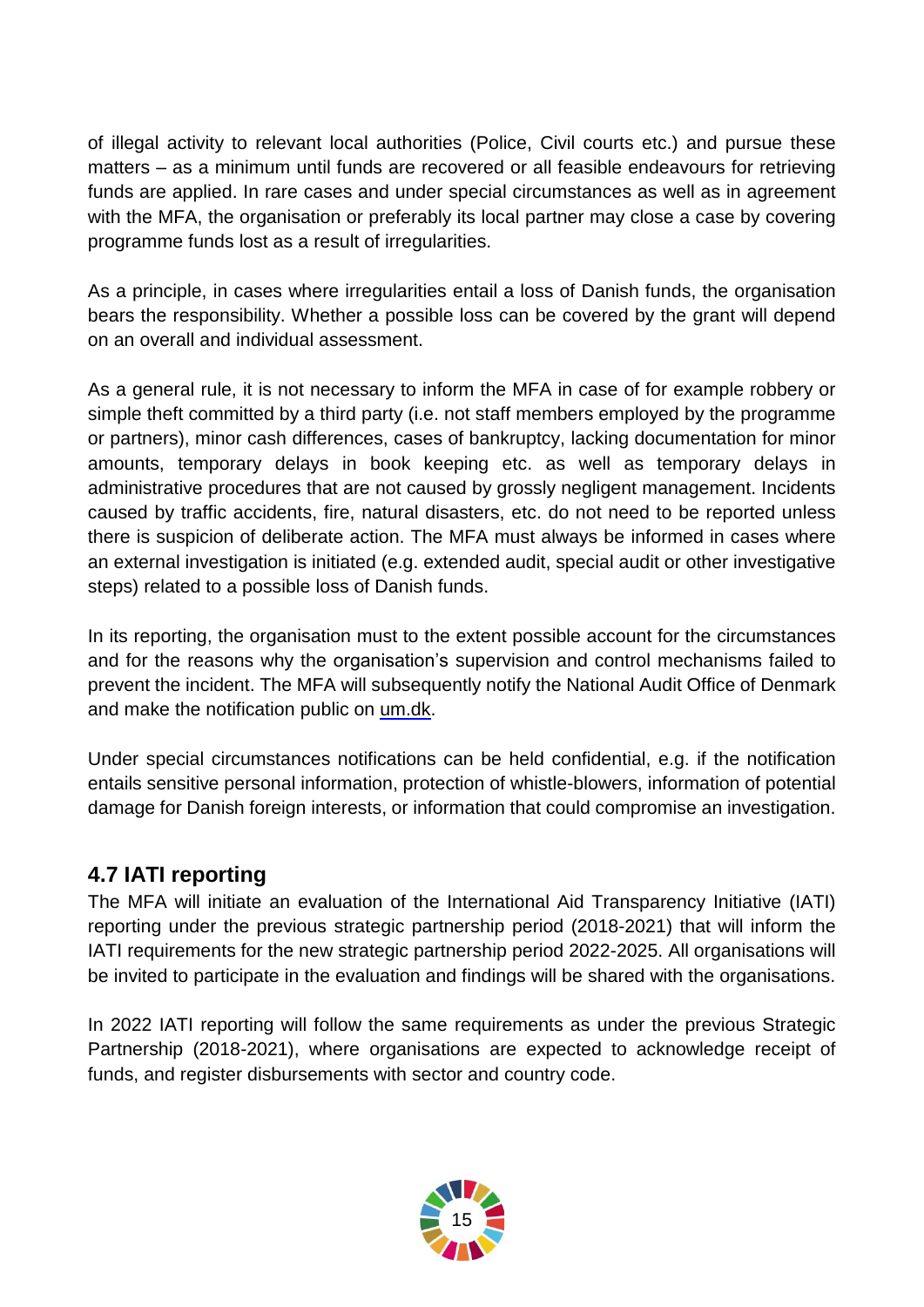Where possible, the IATI reporting may substitute part of other reporting requirements. This depend on a proposal from the organisation and will be assessed on a case by case basis.

#### <span id="page-15-0"></span>**4.8 Annual consultations**

Once a year, the organisations will be invited to annual consultations with the MFA to discuss strategic update of the partnership engagement and reporting for the previous year. The purpose of the consultation is to verify that the organisation is on track to achieve results, as indicated in the application, and approve plans and budget for the upcoming year.

The annual consultations are divided into two parts. First, a management consultation with focus on overall progress and strategic dialogue, followed by a technical consultation with focus on administration of the grant, follow up on reviews, and more technical aspects of the reporting.

As part of the annual consultation the organisation is expected to make a presentation on key elements related to reporting, status of the current year and strategic plan for the following year.

#### <span id="page-15-1"></span>**4.9 Strategic dialogue**

The Strategic Partnerships will involve a continuous and close strategic dialogue with the MFA. This dialogue is based on the type of partnership that the partner is engaged with visà-vis the MFA and is centered on issues of strategic relevance for both the partner and for MFA.

Strategic dialogue is expected to take place also beyond annual consultations and with more partners involved. The dialogue may focus on programmatic issues as well as strategic priorities, thematic areas, geographies and partners.

The strategic dialogue will vary depending on type of partnerships, focus areas, core competencies and country presence and will have different entry points. It is expected, that part of the strategic dialogue will take place at country level involving strategic partners present as well as local partners. In order to strengthen the dialogue between relevant actors in the organisations, MFA and embassies, there will be a continuous focus and follow up on this.

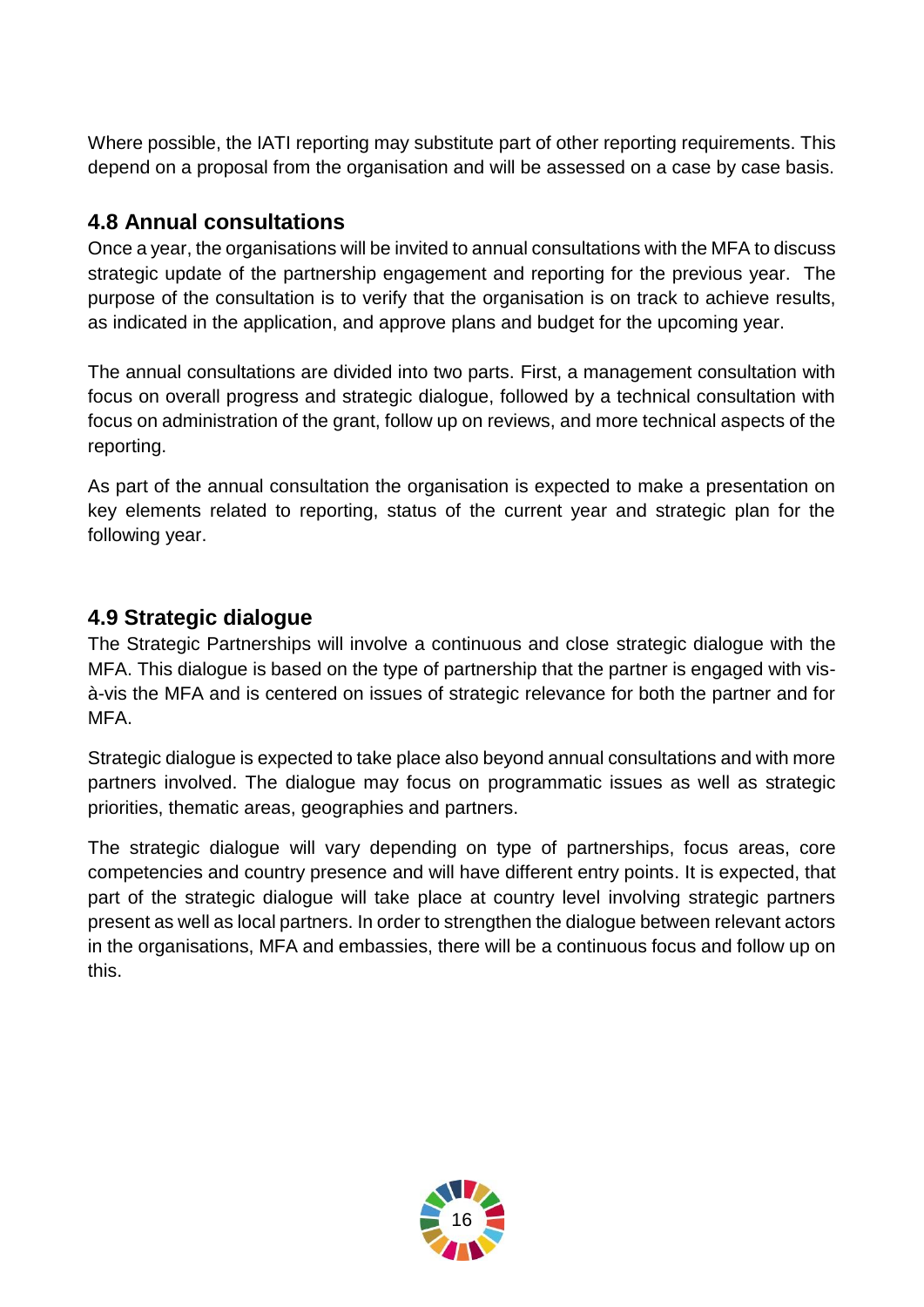## <span id="page-16-0"></span>**4.10 Annual cycle**

-

The organisation will follow this annual reporting cycle<sup>3</sup>:

- 15. April: Budget monitoring report (i.e. draft financial account for previous year)
- 30. June: Results report and audited accounts
- 1. October: Strategic update and revised four-year budget for entire partnership period
- October December: Period for annual consultations

In the first year 2022 the requirements are slightly different:

- 15. February: Updated budget (if needed)
- 30. June: Revised programme documents (Updated Executive Summary, summary results framework and updated ToCs) 4
- 1. October: Strategic update and revised four-year budget for entire partnership period
- October December: Period for annual consultations

The requirements for the various documents are described in section 2, 4 and 9.

The documents must be in English and sent by email to hce@um.dk and the responsible desk officer. In addition to the electronic version, three hardcopies must be submitted to the MFA<sup>5</sup>.

It is noted, that documents submitted to the MFA are encompassed by regulations of right of access to information as per Danish law, on public information in administration ("lov om offentlighed i forvaltningen" - law no. 606 of 12 June 2013).

# <span id="page-16-1"></span>**5. Reviews and Financial Monitoring Visits**

The MFA will carry out reviews of the organisation and conduct financial monitoring visits when deemed relevant. In the spirit of the partnership the reviews and financial monitoring visits provide an opportunity for mutual learning and discussion. For reviews, at least one review will be undertaken during the four-year cycle of the partnership. Thematic reviews across the portfolio of all Strategic Partnerships are expected in order to stimulate learning and adaption.

<sup>5</sup> Revised programme documents and budget monitoring reports should only be sent electronically.



<sup>3</sup> Following the outcome of the evaluation, requirements and deadlines related to IATI will be part of the annual cycle as well.

<sup>4</sup> For strategic partners with Strategic Partnerships 2018-2021 Results Reports are also submitted in June. Please refer to guidelines and deadlines related to SPA 2018-2021.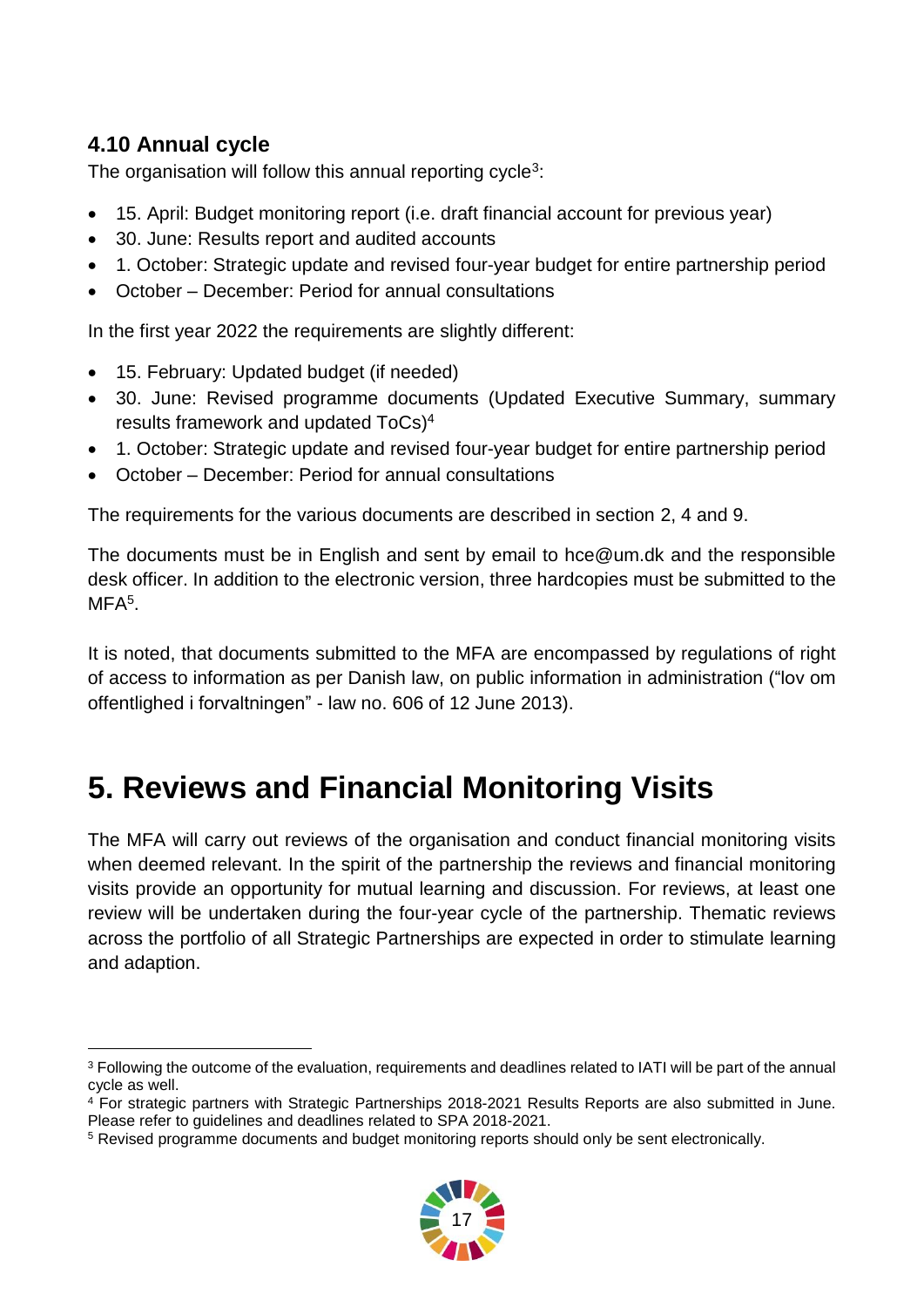#### <span id="page-17-0"></span>**5.1 Reviews**

In order for the MFA to verify that the organisation is on track to achieve results as indicated in the application to the MFA and as subsequently specified in the documentation listed in chapter 2, the organisation will undergo a review during the four-year cycle of the partnership. The purpose of the review is to stimulate learning, support relevant organisational development and analyse and strengthen cost effectiveness within the Strategic Partners.

The overall objective of is to assess the capacity and performance of the strategic partner in delivering results under its engagement with the MFA. The review will assess the organisation's overall performance in delivering results as agreed in the partnership engagement and stipulated in the ToC, results framework or similar. This may include e.g. a general assessment of the organisation's current financial and organisational capacity to implement activities as well as an assessment of the organisation's ability to support relevant organisational development, validate results, and analyse and strengthen value for money. It should be noted that Terms of Reference should reflect the complexity and size of the strategic partner, and focus on identified important areas within which the review wants to focus

The MFA will carry out thematic reviews across the portfolio of all Strategic Partnerships – or as part of the individual reviews - in order to stimulate learning and adaption. The MFA will attempt to notify the organisation at least six weeks in advance of a review and the organisation will be consulted on the Terms of Reference.

### <span id="page-17-1"></span>**5.2 Financial monitoring visits**

The MFA's oversight concerning the organisation's adherence to overall requirements in the management of the grant funds is undertaken through an assessment of the organisation's reporting and audited accounts in connection with the annual consultations as well as in connection with reviews and potentially ad hoc financial monitoring visits to the organisation's head quarters or local projects.

Financial monitoring can also include spot checks of the organisation's internal control environment, administrative practices, and other relevant areas in partner countries, whether through visits from the MFA or by a Danish embassy as well as ad-hoc dialogue with the organisation's management and auditor. The MFA will attempt to notify the organisation at least six weeks in advance of a financial monitoring visit.

For consortia each individual organisation may be subject to individual financial monitoring visits.

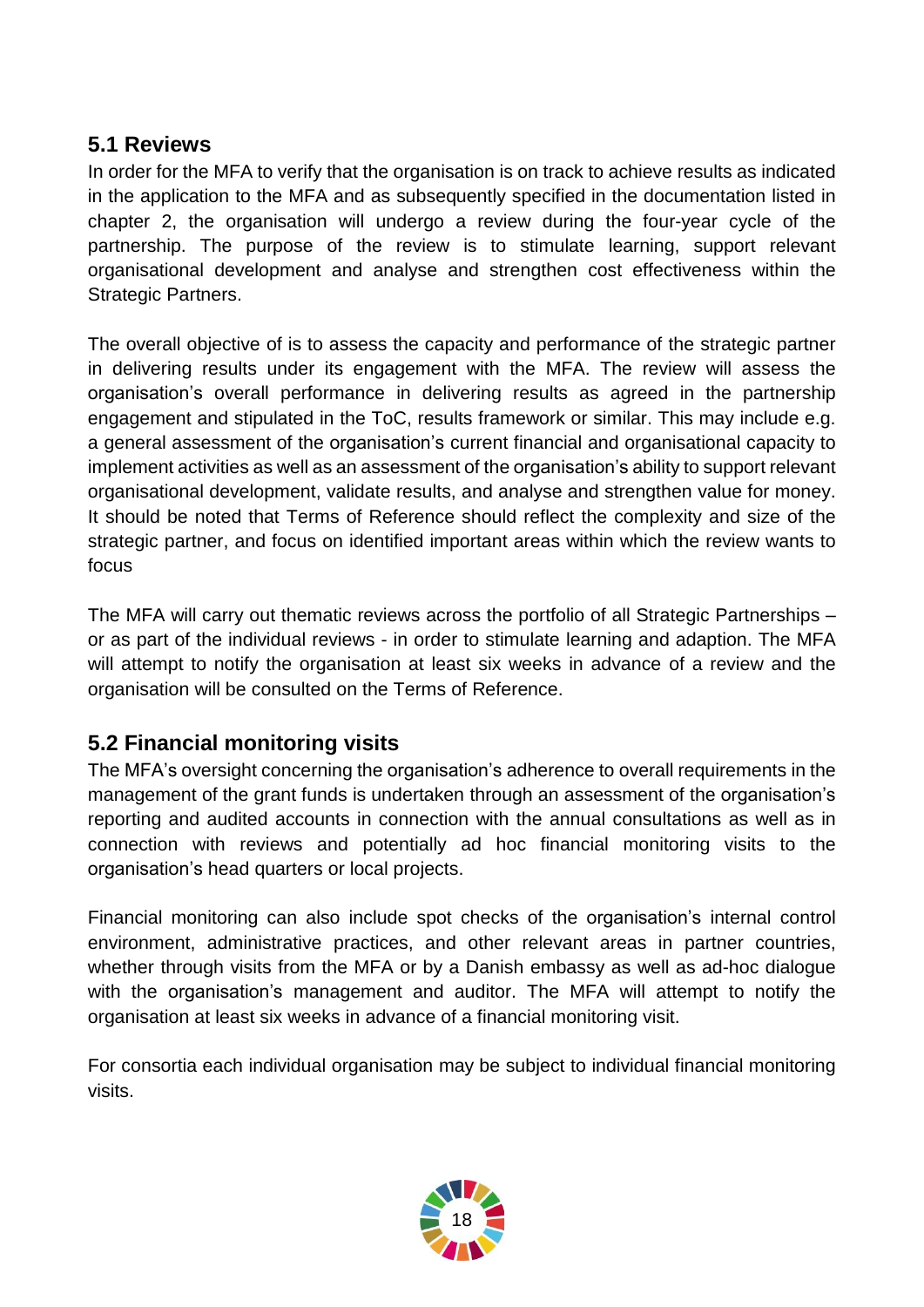# <span id="page-18-0"></span>**6. Administration of the budget**

The organisation must ensure that the appropriated funds are used in accordance with the purpose of the Strategic Partnership, in compliance with relevant regulations, and in an efficient and cost effective manner.

The four year budget shall be specified according to the Annex 2 and shall follow the principles of Annex 2E 'Cost categories', including well-documented, fair, transparent and reasonable cost allocation mechanisms.

The annual budget shall be managed in the budget monitoring report Annex 3, which also provides the basis for the financial accounts.

The organisation is expected to have a clear and transparent description note of the applied cost allocation mechanism for apportionment of common cost functions to different donors, countries, projects and outcomes. The description note should outline the actual procedure for calculating and applying the allocation keys and explain how the mechanism ensures a fair and reasonable distribution of costs. The cost allocation must respect the principles of Annex 2E.

#### <span id="page-18-1"></span>**6.1 Administration fee**

In the interest of ensuring that the Danish grant is spent for development purposes in the Global South, the organisation can allocate maximum 7 pct. of the direct costs as an administration fee. The use of the administration fee of 7 pct. will not have to be specified or documented by the organisation, neither in the budget phase nor in the accounting phase. In the accounting phase the administration fee is calculated as 7 pct. of actual expenditure of funds under the partnership engagement, excluding the administration fee.

The MFA can, in specific cases, decide to lower the maximum administration fee in relation to contributions to international organisations, appeals or other specific arrangements, where the organisation is expected to have only limited expenses related to administration, monitoring and reporting. The MFA will notify the organisation in such cases.

In addition to the administration fee for the organisation, the budgets for local implementing partners may also include an unspecified administrative fee. This shall be included in the separate detailed partner budgets and stipulated in the agreements with local partners. It shall be kept at a minimum (it cannot exceed 7 pct. of the budget excluding administration as specified in Annex 2E) and it must be justified based on the organisation's knowledge and assessment of the local partner's capacity. The usual requirements for annual financial audit including performance audit applies.

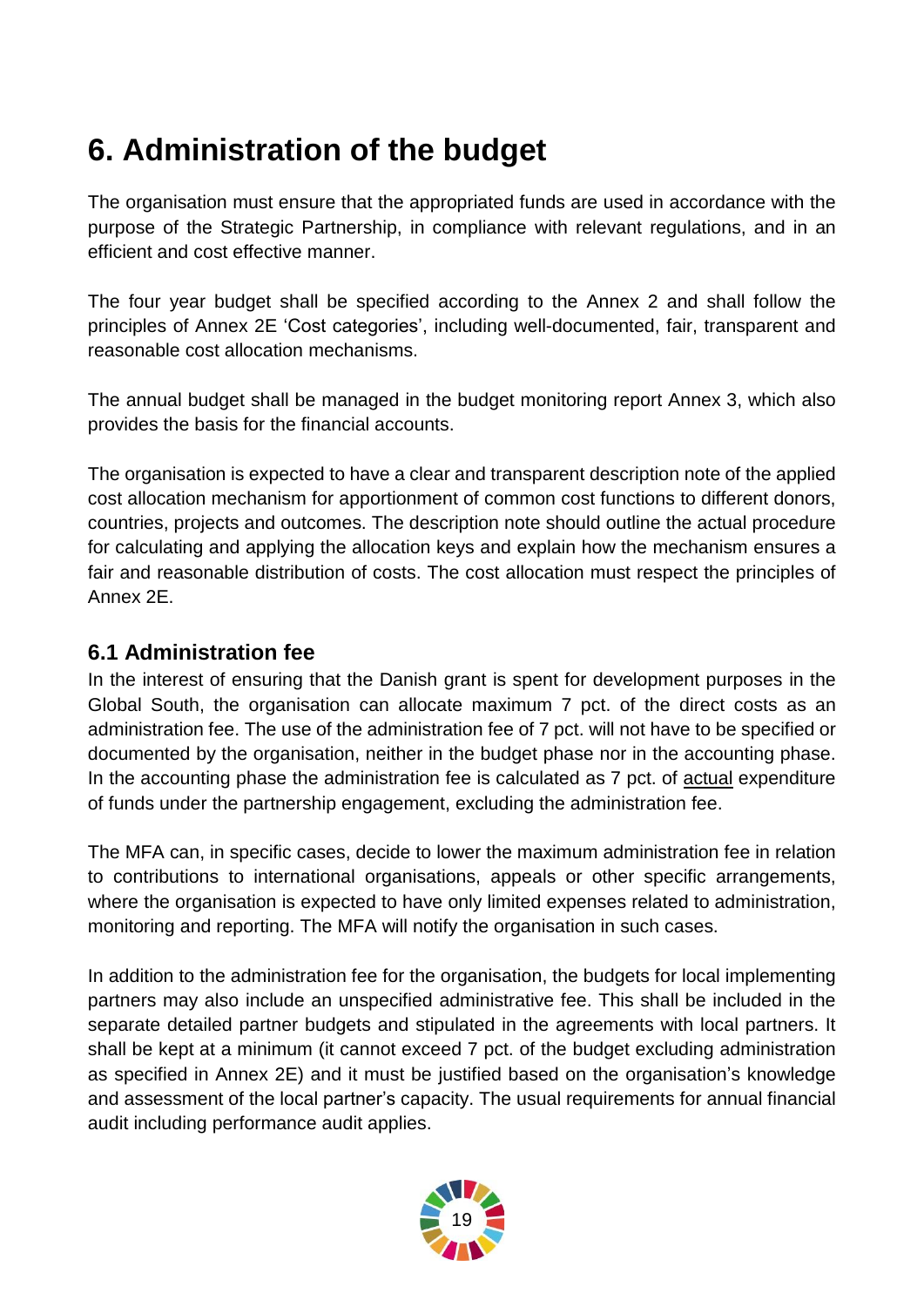## <span id="page-19-0"></span>**6.2 Reallocation and transfer of funds**

Reallocations between the specific budget lines can be undertaken without prior approval. The organisation must in connection with reallocation between countries and outcomes always consider whether the budgetary changes lead to substantial changes in the planned activities and outcomes and, if so, revise detailed programme documentation and corresponding results frameworks.

The MFA must be informed about

- specific or accumulated reallocations exceeding 30 pct. of the debited or credited main budget lines annually (country and total outcome level) and
- allocations to new countries (that have not previously been included in the budget)

In such cases, the organisation must account for the impact of the budgetary change on expected results and send an updated budget monitoring report for the current year where the reallocations are visible (Annex 3).

#### <span id="page-19-1"></span>**6.2.1 Reallocation of funds to the following year**

Unspent funds of the partnership engagement budget for a given year can be carried forward to the following year within the four-year programme period without prior approval. Likewise, any overspending in a given year can be carried forward to the following budget year of the partnership period. However, such overspending is to be covered by the organisation until the following year when the annual commitment is made (tentatively in January, and subject to annual Parliamentary approval). The four-year budget should be revised accordingly. Reallocated balances between years should correspond with the balances as reported in the audited accounts.

When the audited accounts covering the previous year are ready (submission deadline is 30 June), a revised four-year budget (including actual audited expenses for previous years) must to be submitted to the MFA (submission deadline is 1 October).

In this context, expenditure is defined as including all payments for goods and services, public fees as well as contractually agreed transfers from the organisation to a partner along with other legitimate costs (excluding ineligible costs, cf. Annex 2E). Organisations should carefully manage liquidity needs and at all times ensure that funds do not accumulate at organisation or at partner level beyond spending needs for approximately 6 months.

### <span id="page-19-2"></span>**6.3 Unallocated flexible funds**

The Strategic Partnerships will include unallocated flexible funds to enable the strategic partners to react rapidly and in a flexible manner to an immediate crisis, and beyond crises

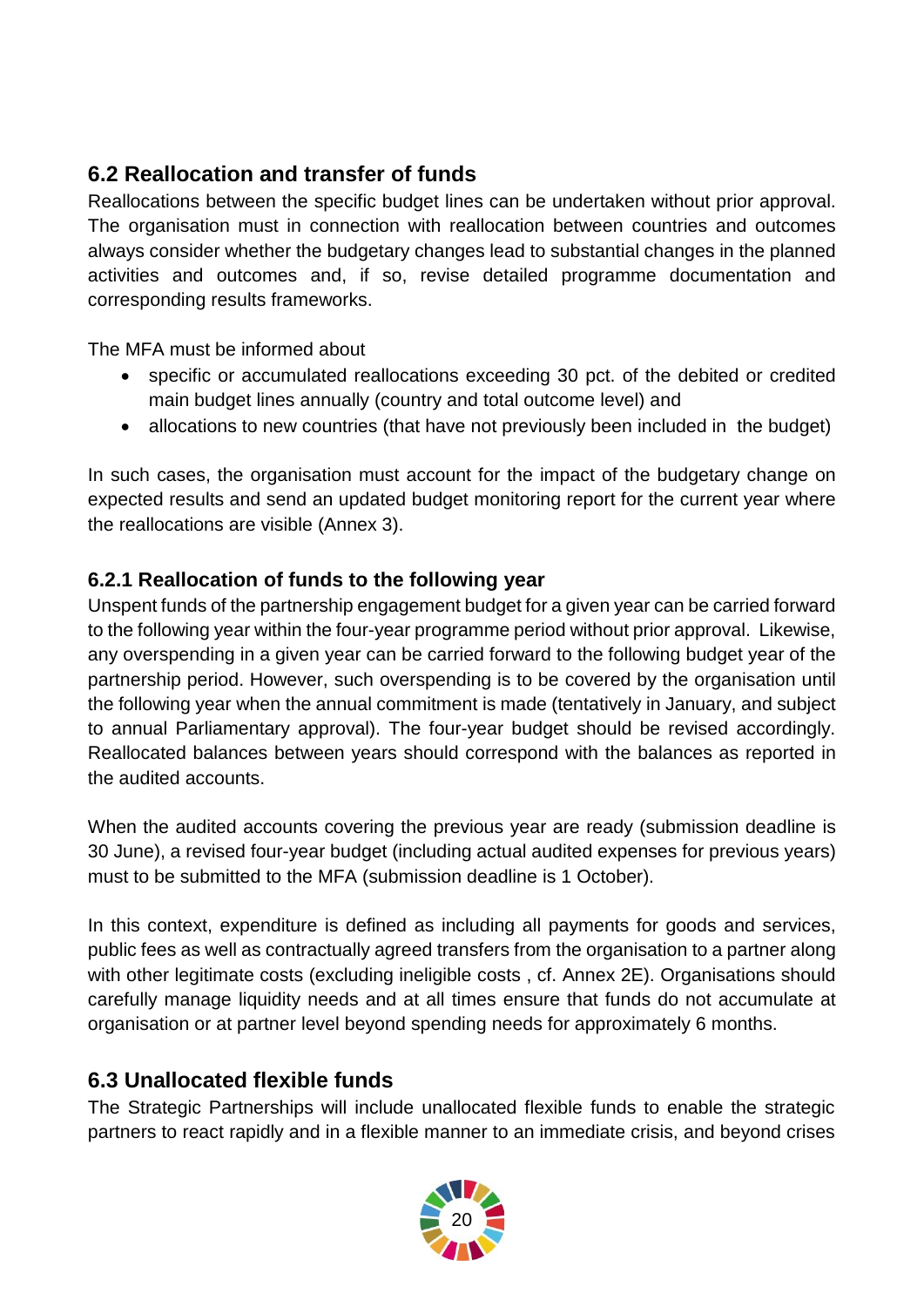to respond to new or changing needs, or seize opportunities and follow new and innovative ways of working. The unallocated flexible funds may amount to one-third of the annual budget for programme and project activities and can be programmed (allocated) throughout each year.

The MFA must be informed about allocations of unallocated flexible funds when the allocations are either

- targeted to new countries which are not previously supported as part of the partnership or
- where single allocations are exceeding DKK 500.000.

In such cases, the organisation must send an updated budget monitoring report for the current year where the reallocations are visible (Annex 3), as well as a brief description of the activities (including timing, purpose, country and target group). Once a reallocation has been effectuated the amount of unallocated flexible funds are lowered by an equivalent amount.

If part of the unallocated flexible funds remain unallocated throughout the year, these can be transferred to the following year(s) like other unspent funds. The organisation must still ensure that unallocated flexible funds appearing in the budget in any given year does not exceed 33 pct. of programme and project activities, excluding additional grants. The organisation is expected to have a transparent and documented procedure for decisions related to allocation of unallocated flexible funds. Once the flexible funds are allocated they are covered by similar narrative and financial reporting requirements as other programme funds.

Refer to Annex 1 for a detailed description of the procedure incl. guidance for orientation.

#### <span id="page-20-0"></span>**6.4 Additional funding**

The strategic partners will have access to receiving or applying for potential additional funding as part of their Strategic Partnership with the MFA. There are two modalities for additional funding which have differing application and reporting requirements.

#### <span id="page-20-1"></span>**6.4.1 Top-up funds**

The MFA can allocate additional funding as a top-up of existing annual commitment to relevant strategic partners in order to ensure swift and flexible response to new and changing needs. This modality can be used to respond to a broad range of crises (humanitarian crises, democracy- and human rights crises as well as climate- and nature crises) or changing needs, where strategic partners are well placed to act.

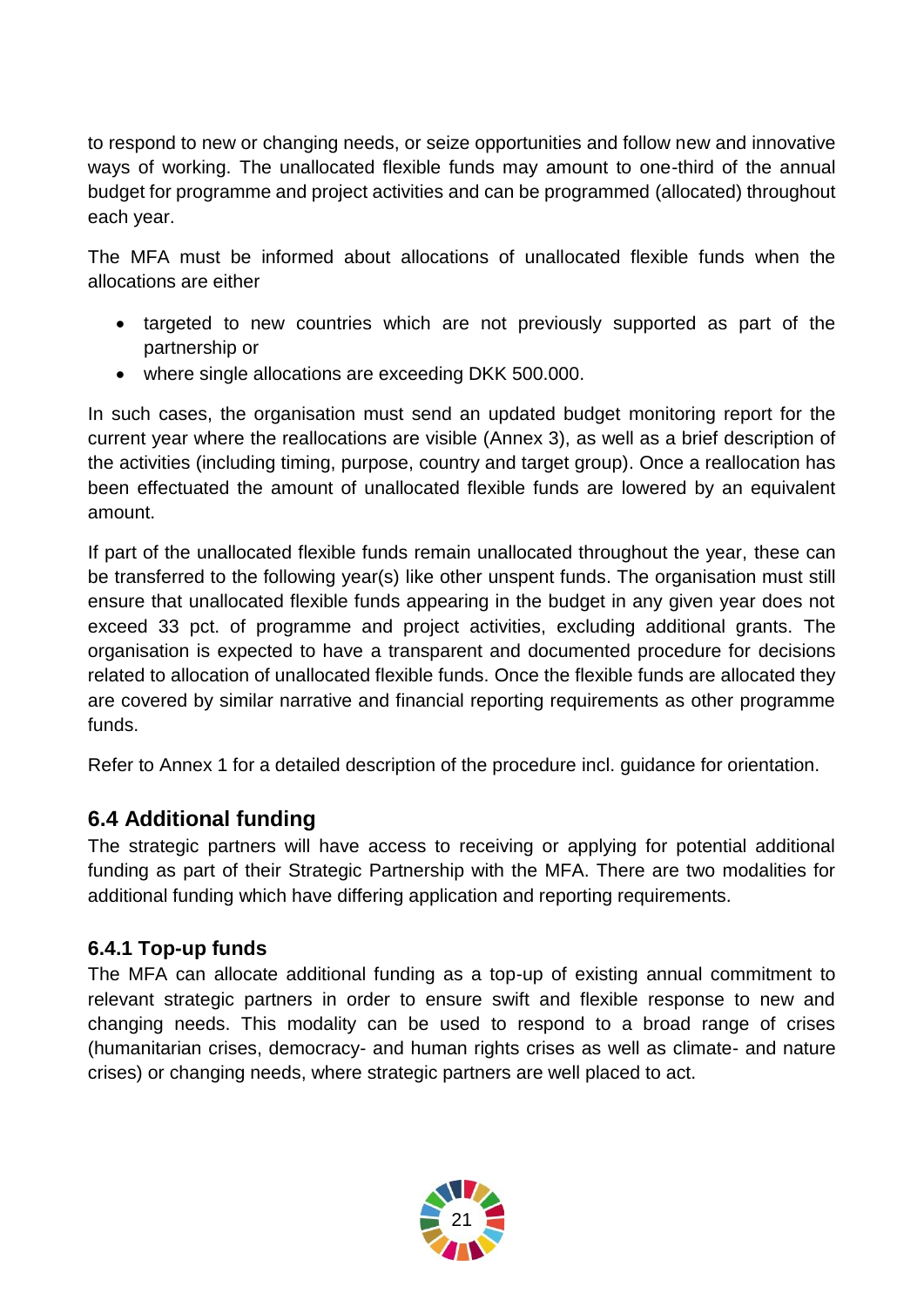The MFA will inform the relevant strategic partners of options for top-up funds and share a short concept description, where the size of the pool, budget frame to apply within, expected number of allocation and focus for the funds will be indicated. It is here clarified, how and on the basis of which criteria the funds will be allocated. The relevant partners are then invited to send a short application in the form of a concept note and budget for the proposed project/activities. The allocation of funds will be based on the MFAs assessment of the concept notes and existing knowledge of the partners' capacity and ability to deliver results. This may involve the MFA's general assessment of the partners' thematic knowledge, geographic presence, local partner capacity and access to target groups.

The approved applications will be granted as top-ups to the existing Strategic Partnership and partners will receive an additional commitment. In principle, the top-up funds are included and managed as unallocated flexible funds. However, it is expected that an approved top-up grant will immediately be reflected in a revised budget (budget monitoring report) where it is visible how the top-up grant has been instrumental in allocating funds towards the country/region where the proposed and approved activities are located. Top-up funds are managed according to these guidelines like any other grant funds under the Strategic Partnership.

Reporting on top-up grants are included in the general reporting requirements of the main grant, since they are considered as extensions to the main grant and are included in the general budget and financial statement of the Strategic Partnership. The top-up grants are visible in the accounts but funds are fully pooled with other grants under the Strategic Partnership.

The top-up funds must be used within the timeframe of the Strategic Partnership (end date 31. December 2025).

#### <span id="page-21-0"></span>**6.4.2 Thematic call for proposals**

The MFA can launch thematic call for proposals in line with specific development priorities, where the strategic partners can apply. The thematic calls will generally be used for new and more specifically defined initiatives.

The MFA will share an information note describing the overall objective of the call, including criteria for application and assessment. The allocation of funding will be based on an assessment and scoring of applications.

Grants received through thematic calls must be administered as new and separate grants and in accordance with the guidelines specific to the call for proposal. This includes separate reporting, budgets and financial audit.

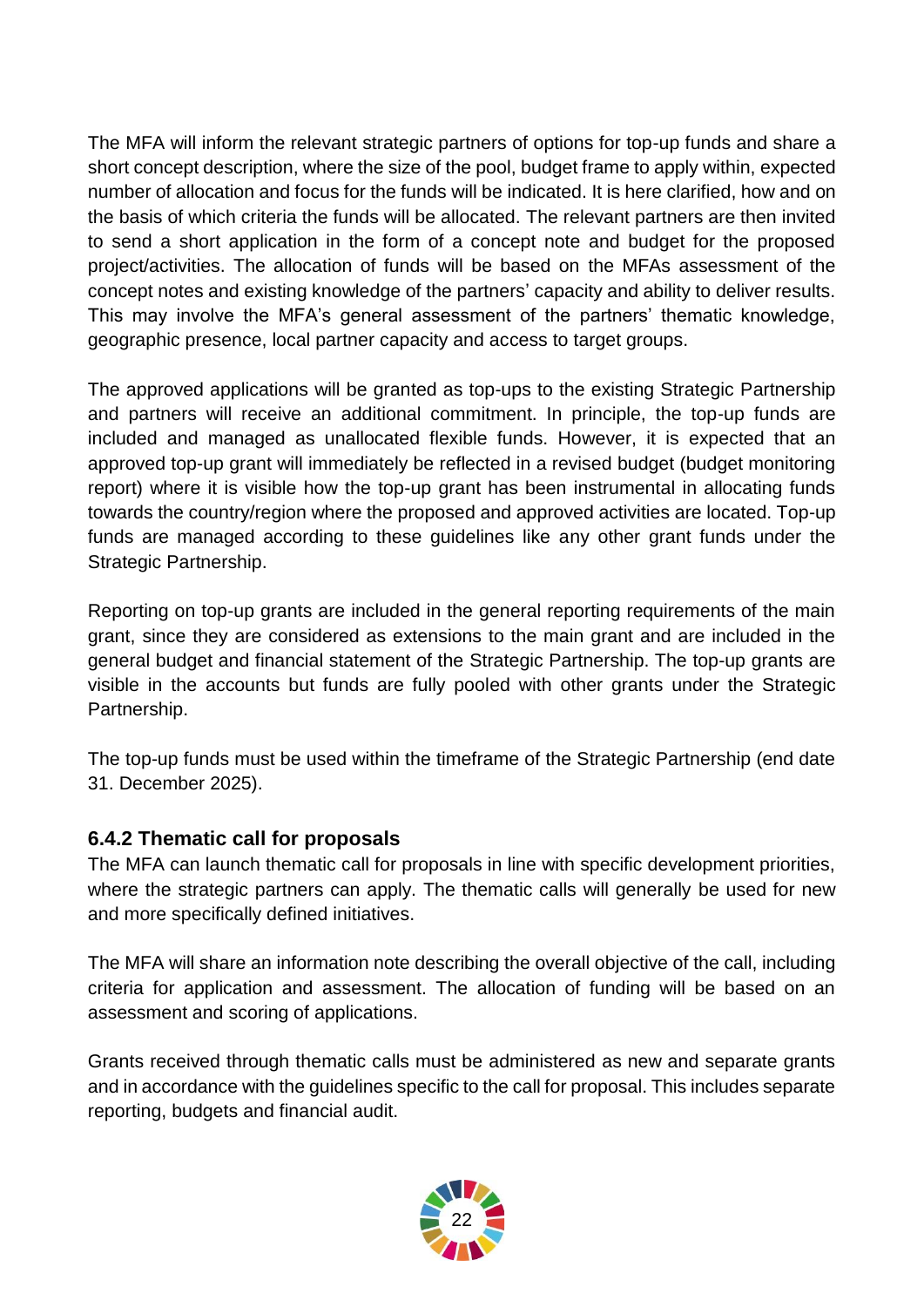The MFA can launch thematic calls only for strategic partners, or if relevant, the calls may be open for other actors as well depending on theme and context.

### <span id="page-22-0"></span>**6.5 Own-Financing activities**

The organisation has committed (as part of the application for a Strategic Partnership) to ensure own-financing activities similar to those funded by the MFA through other sources of funding, corresponding to at least 20 pct. of the Strategic Partnership budget. Of these, an amount corresponding to minimum 5 pct. of the budget must be raised in Denmark by the organisation. The remaining 15 pct. co-financing may comprise of funding from other donors, including the strategic partner's international alliance.

The own–financing activities are not to be reported on nor included in the budget or in the audited financial statement. Only upon request from the MFA the organisation should be able to provide information and documentation of own-financing activities.

### <span id="page-22-1"></span>**6.6 Use of funds at headquarter level in Denmark**

In order to strengthen local leadership and flow of funds to the global South and implementation of activities by local partners, there is a maximum ceiling for expenditure at headquarter level in Denmark of 20 pct. This should be adhered to each year, no later than 1. January 2023 and onwards.

Annex 2E provides an overview of cost categories to determine cost allocations.

The MFA will during the partnership period conduct a mid-term review on how the modality for use of funds at headquarter level in Denmark is being implemented by the strategic partners.

### <span id="page-22-2"></span>**6.7 Global Entities**

Under exceptional circumstances, global entities in Denmark may be funded through the Strategic Partnership above the 20 pct. expenditure ceiling. Funding for a global entity must have been approved by the MFA in the application process and expenses must not exceed the specifically approved budget. Funding for a global entity cannot be used for project and programme support under the Strategic Partnership.

The expenditures for a global entity cannot exceed the initially agreed budget.

#### <span id="page-22-3"></span>**6.8 Reporting on humanitarian funds**

The organization must consider if any parts of activities in a given country are considered acute aid or humanitarian assistance rather than development activities. The relative HUM/DEV ratio must be self-reported for each country budget line in the financial reporting

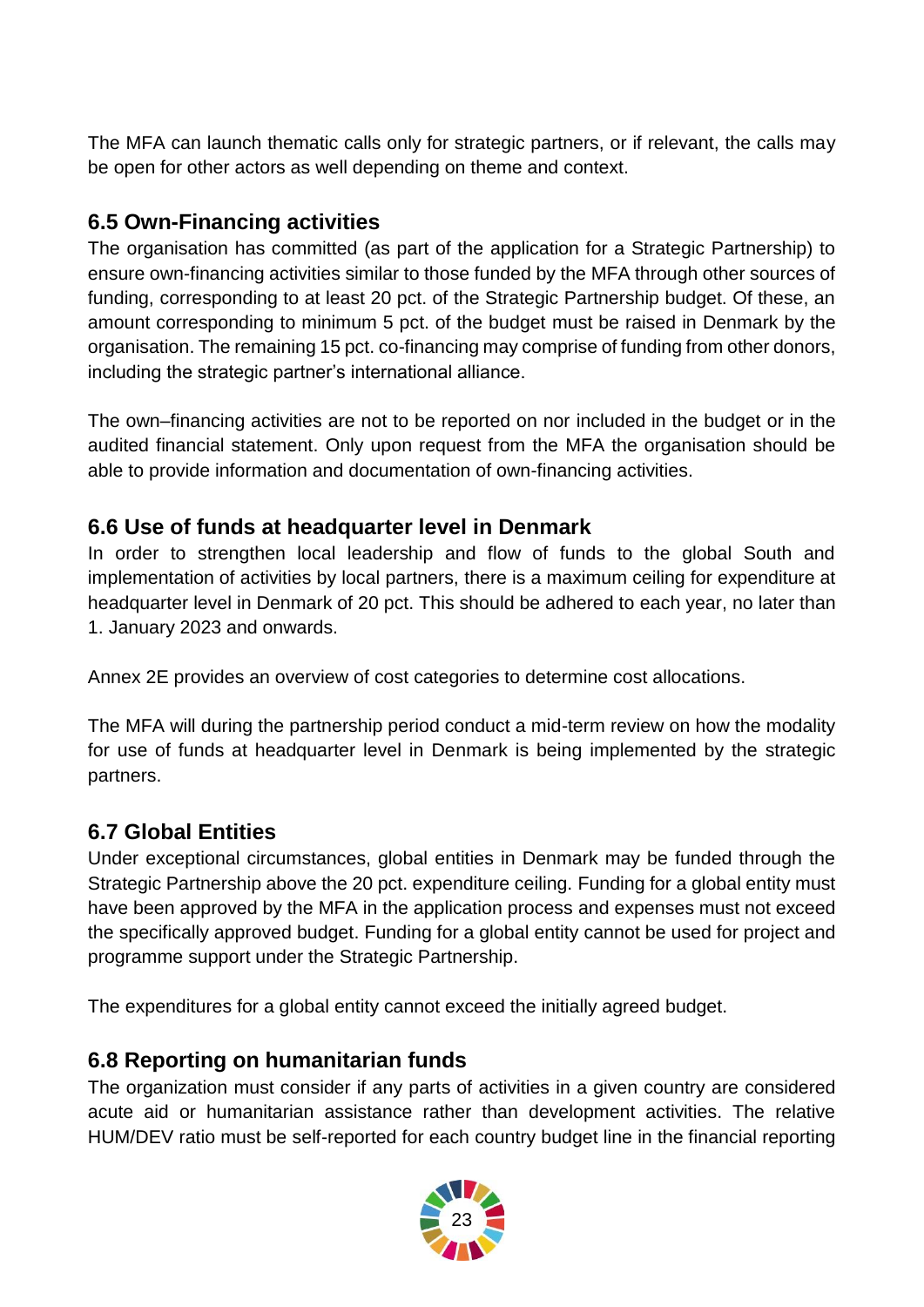templates (Annex 2 and 3). Some organisations must meet certain thresholds for their HUM/DEV ratio. Such requirements will be clear from the commitment letter.

### <span id="page-23-0"></span>**6.9 Accounting principles**

Both cash basis and accrual basis of accounting is accepted as long as it is a reflection of the organisation's general principle of accounting.

Transfers from the organisation to a local partner can be reported in the organisation's annual audited accounts to MFA as expenditure in two ways:

- 1) The total amount transferred to the local partner during the financial year (this is a relevant way of reporting only until an audit is received).
- 2) The amount actual spent and verified according to the annual audited accounts of the local partner.

When the first reporting method is chosen, the organisation must be able to account for amount transferred, amount expensed (i.e. verified by audited financial statement) and remaining balance at local partner level for any given local partner in order to secure that all funds transferred to partners are accounted for through audited accounts (and that unspent funds are returned to the organisation as part of the unspent/unallocated balance).

#### <span id="page-23-1"></span>**6.10 Expenditures related to personnel**

Personnel costs shall include actual salary cost as well as related expenditures e.g. pension, compensation for lawful leave days and social security. Salary levels shall be kept in accordance with (not exceeding) the publicly recognized salary level(s) for salaries paid with public funds for comparable work and responsibilities as presented by Ministry of Finance (including 'Den fællesakademisk lønskala' via Medarbejder og Kompetencestyrelsen, www.medst.dk).

The organisation is expected to

- have a descriptive note explaining the internal salary structure, which ensures reasonable salary levels for different staff levels, functions or responsibilities compared to the publicly recognized salary level(s),
- apply time registration through a detailed time registration system. (Local partners may be exempt from this requirement), and
- have a note explaining the underlying calculations and assumptions for establishing the hourly rate of the employees (hours) included in the accounting for the Strategic Partnership based on the time registration system. The starting point shall be an effective number of working hours for full-time employees equal to 1.924 annually.

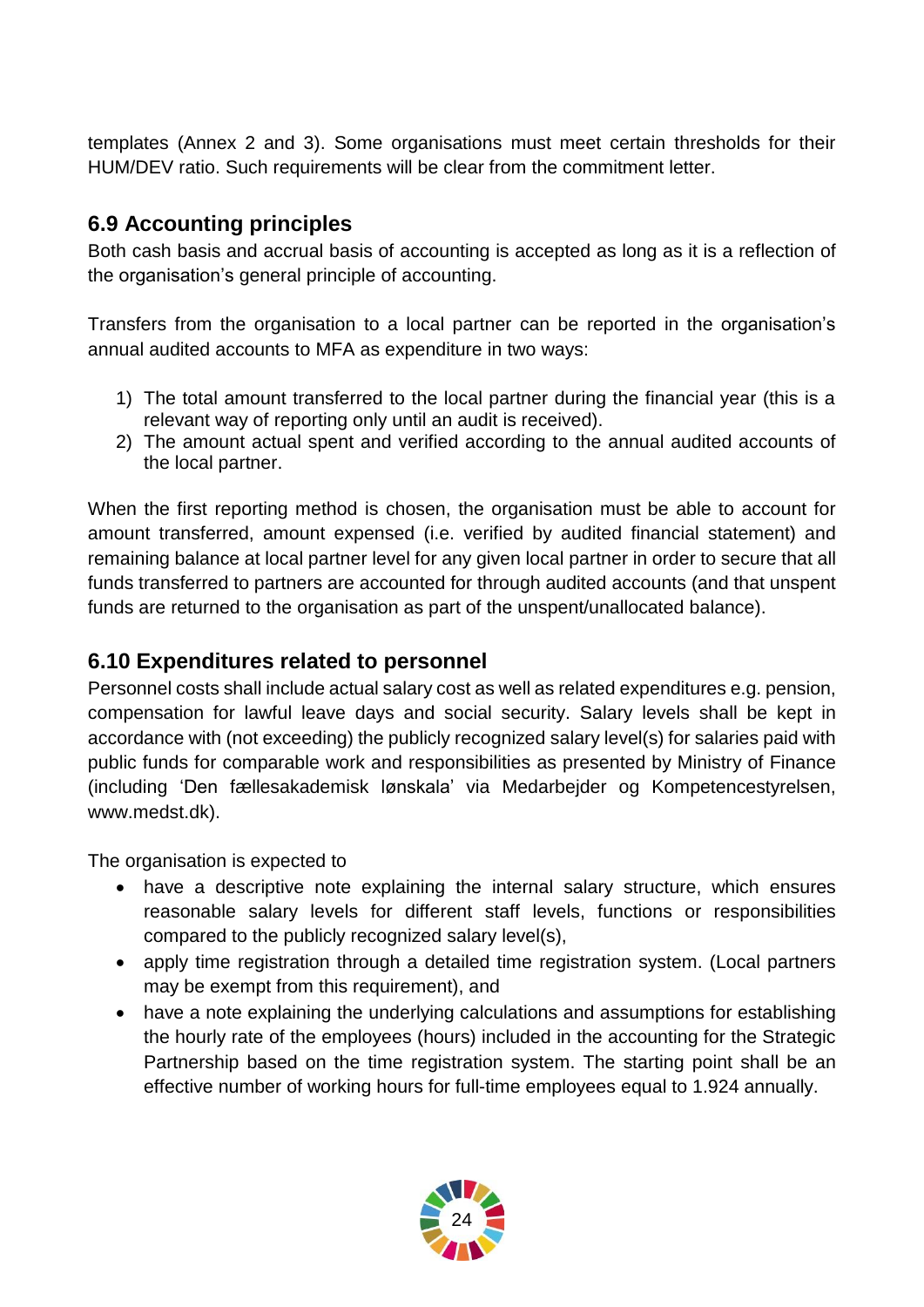### <span id="page-24-0"></span>**6.11 Audit costs**

Audit costs are covered by the activity budget. Audit costs in Denmark and in country offices are budgeted separately. Local audit of local partners should be included in individual partner budgets.

#### <span id="page-24-1"></span>**6.12 Interests**

Accrued interests can be used for the financing of activities under the partnership engagement budget. Accrued interest, both positive and negative, is seen as part of the MFA grant and has to be shown as income (or negative income). It is thus necessary to account for the use of accrued interests similarly to other funds. Furthermore, the payment of negative interests should be limited as much as possible.

### <span id="page-24-2"></span>**6.13 Remaining funds at the end of the partnership period**

Organisations must plan for implementation and timely closure of all activities within the programme eligibility period, ending on December 31, 2025. In the event of no agreement between the organisation and the MFA on the disposition of remaining funds if any at the end of the partnership period (December 31, 2025), the organisation should return any remaining partnership engagement funds to the MFA.

### <span id="page-24-3"></span>**6.14 Geographic requirements**

The organisation will ensure that the total budget for support to fragile contexts shall be at the level (percentage share) specified in the individual approved SPA partner budget (i.e. fragility focus of PPA as a share of total PPA, excluding additional grants). This requirement should be implemented by the organisation no later than 1 January 2023.

### <span id="page-24-4"></span>**6.15 Thematic, Regional and Global Programmes**

The partnership engagement budget may contain funds for global/thematic programmes such as advocacy initiatives, cluster and external coordination support, research and dissemination of expertise and learning to local partners or to the broader aid environment etc. Funding for global/thematic programmes should as a rule reach beyond internal capacity building of own staff within the organisation and alliance as well as show relevance beyond the organisation itself. Thematic, regional and global programmes that are not geographically specified at country level must not exceed 10 pct. in the budget for programme and project activities, excluding additional grants.

### <span id="page-24-5"></span>**6.16 Co-financing**

Organisations will be given flexibility to allocate funds towards co-financing and mobilisation of funding from other institutional donors, provided that the engagement reasonably falls within the overall objectives of the partnership and that the organisation can demonstrate a

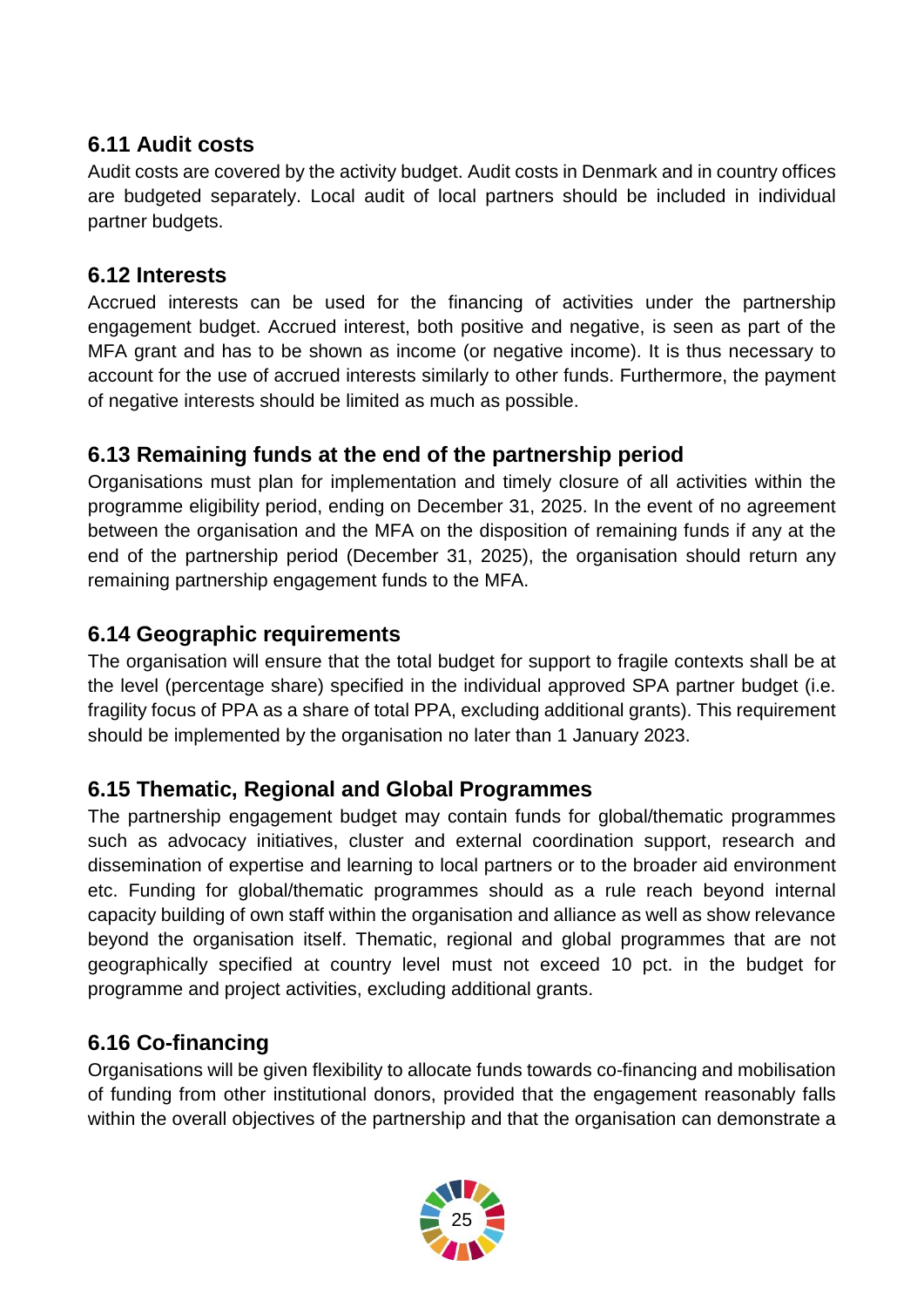value-added beyond the transfer of funds. This includes the possibility to use MFA funds strategically towards co-financing, basket funds, joint programmes and to match funding of local partners to enhance scale, greater influence/effects as well as contribute to quality and evidence - as long as this does not imply a breach in the organisations overall obligations listed in chapter 2.

# <span id="page-25-0"></span>**7. Request for Disbursement of MFA Grant**

A disbursement is defined as a transfer of funds from the MFA to the organisation. Organisations should every six months<sup>6</sup> (January and July) submit requests for payments according to the guidance provided in Annex 7. The request for payment should be accompanied by the completed template. The request for payment should be based on the budget for the following six months for the period in question as well as the expected disbursement to sub partners<sup>7</sup>.

If there are changes to the original budget during the first six months of the year, this should be reflected as a correction in the subsequent request to avoid an accumulation of funds beyond what is needed for the implementation of planned activities, neither at the level of the organisation in Denmark, at the country office(s) or at the local partner.

Requests for payments must be submitted to the MFA at least three weeks prior to the desired transaction date. It is the responsibility of the organisation to ensure that the request for payment is signed by duly authorized individuals and includes an updated disbursement plan. New disbursements cannot be made, unless previous disbursements are registered as received.

The released funds should be deposited at a dedicated account in Denmark. It must be possible to separate these funds from the organisation's other funds through either a separate account or the organisation's accounting system. It is the responsibility of the organisation to enter into a written agreement with the bank ensuring that the at any time unspent deposited funds on the account belong to the MFA and confirming that the bank is not authorised to set off any possible debt that the organisation may have to the bank or other entities against the funds or to seize these. All MFA funds utilised for implementation of partnership activities abroad must be documented as having been transferred abroad.

-



 $6$  For improved management of liquidity and to avoid negative interests the organisations can decide to submit disbursement requests on a quarterly basis.

<sup>7</sup> As a point of departure the disbursement should cover 6 months, however, room for flexibility exists.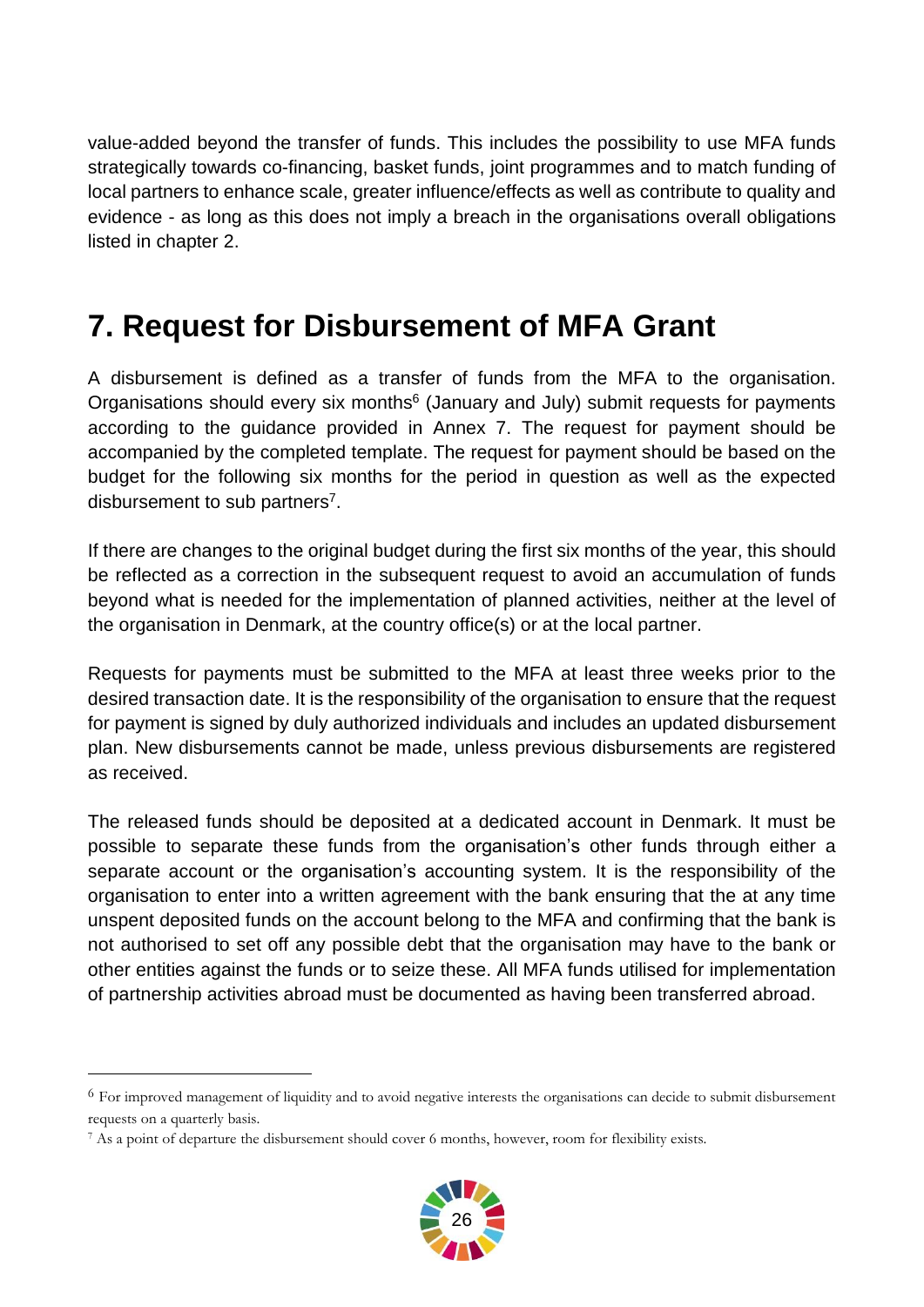# <span id="page-26-0"></span>**8. The Organisation's Internal Administration**

The organisation will maintain and further develop a satisfactory internal level of administrative, financial management and technical capacity for the implementation and quality assurance of interventions, including ensuring a professional preparation, implementation, monitoring and evaluation of activities. The organisation will be able at all times to document fulfilment of minimum standards for administrative, financial and programmatic procedures and exercise a systematic approach to quality assurance and monitoring.

The organisation can utilize funds in accordance with its own policies and procedures. Further, the organisation undertakes, and is accountable for, all procurement activities according to own regulations and procedures and in line with international good practice

The organisation must furthermore ensure that:

- Job advertisements and selection procedures are transparent when hiring staff for activities funded by the MFA. Exempt from this are job appointments as part of rotation or hiring under short-term contracts (up to a maximum of 12 months) and in situations that require swift deployment of personnel.
- Discrimination based on race, nationality, possible handicaps, gender, sexual orientation, age or political or religious persuasion may under no circumstances be applied
- Air travel related to activities is on economy class and taking the most cost-efficient and feasible route possible, taking into account airline safety.
- Airline mileage points earned on trips in relation to the activities funded by the MFA are not to be used for private purposes by the organisation's staff members, but to ensure cheaper business trips.
- [The current government circular](https://cirkulaere.medst.dk/media/1169/054-20.pdf) from Medarbejder og Kompetencestyrelsen, (www.medst.dk) regarding allowances for duty travels, including reimbursement of mileage, daily allowances and reimbursements as per country should be seen as a maximum in connection with expenditures for hotels, payments of daily allowances etc. (most recent "Satsregulering for tjenesterejser 2021").
- The organisation maintains necessary insurance for all staff and insure project related equipment to a reasonable degree. The organisation's *duty of care* for all staff is underlined, not least with respect to staff serving in duty stations characterised by significant security risks*.*
- When entering into written agreements and contracts with local partners, suppliers, etc., the organisation should reflect the MFA's anti-corruption clause: "*No offer, payment, consideration or benefit of any kind, which could be regarded as an illegal or corrupt practise, shall be made - neither directly nor indirectly - as an inducement*

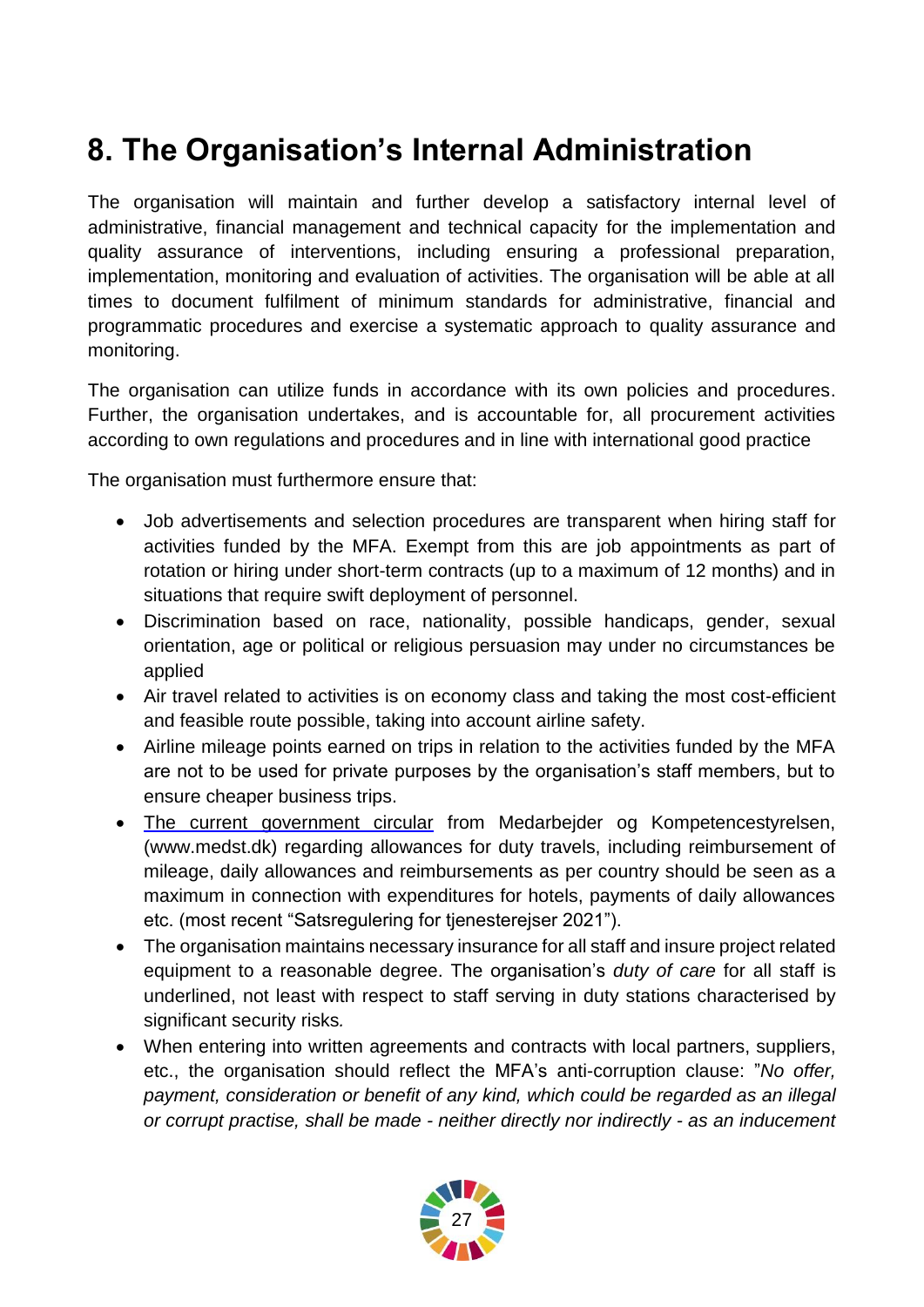*or reward in relation to tendering, award of the contract, or execution of the contract. Any such practise will be grounds for the immediate cancellation of this contract and for such additional action, civil and/or criminal, as may be appropriate. At the discretion of the Danish Ministry of Foreign Affairs, a further consequence of any such practise can be the definite exclusion from any tendering for projects, funded by the Danish Ministry of Foreign Affairs*". In case the organisation has a similar and fully adequate clause, this could alternatively be used.

• When transferring assets to local partners in a recipient country the transfer process must ensure that the local partner provides a receipt/handover note (ref. Annex 6) for the transferred assets and their value. The transferring process must at the latest take place at the end of activities and include all items with a value above tax-related level for immediate depreciation of minor purchases (ref. the Danish act on depreciations ("afskrivningsloven")). Unspent funds, including unspent interests, must be repaid by the local partner to the organisation.

#### <span id="page-27-0"></span>**8.1 International fund transfers to local partners**

Organisations should carefully manage liquidity needs and at all times ensure that funds do not accumulate at organisation or at partner level beyond spending needs for approximately 6 months.

With a few exceptions, organisations should transfer funds through the formal banking systems only.

The use of informal money transfer systems involves an increased risk of irregularities, lack of transparency and is generally a challenge for financial management. The MFA's general assessment is therefore that these informal systems lie outside normal practice for financial management.

However, there may be reasons to make use of these informal systems, in exceptional circumstances where the formal banking system cannot be used, other formal alternatives are not possible and where there are compelling reasons to engage, despite risks and possibly increased transaction costs.

It will always be up to the organisation to assess whether it is appropriate or necessary, despite risks, to make use of an informal system. The use of informal systems does not require an approval from MFA. The MFA has the following expectations for the organisation's management:

 The decision to use an informal monetary system must be made centrally at management and HQ level.

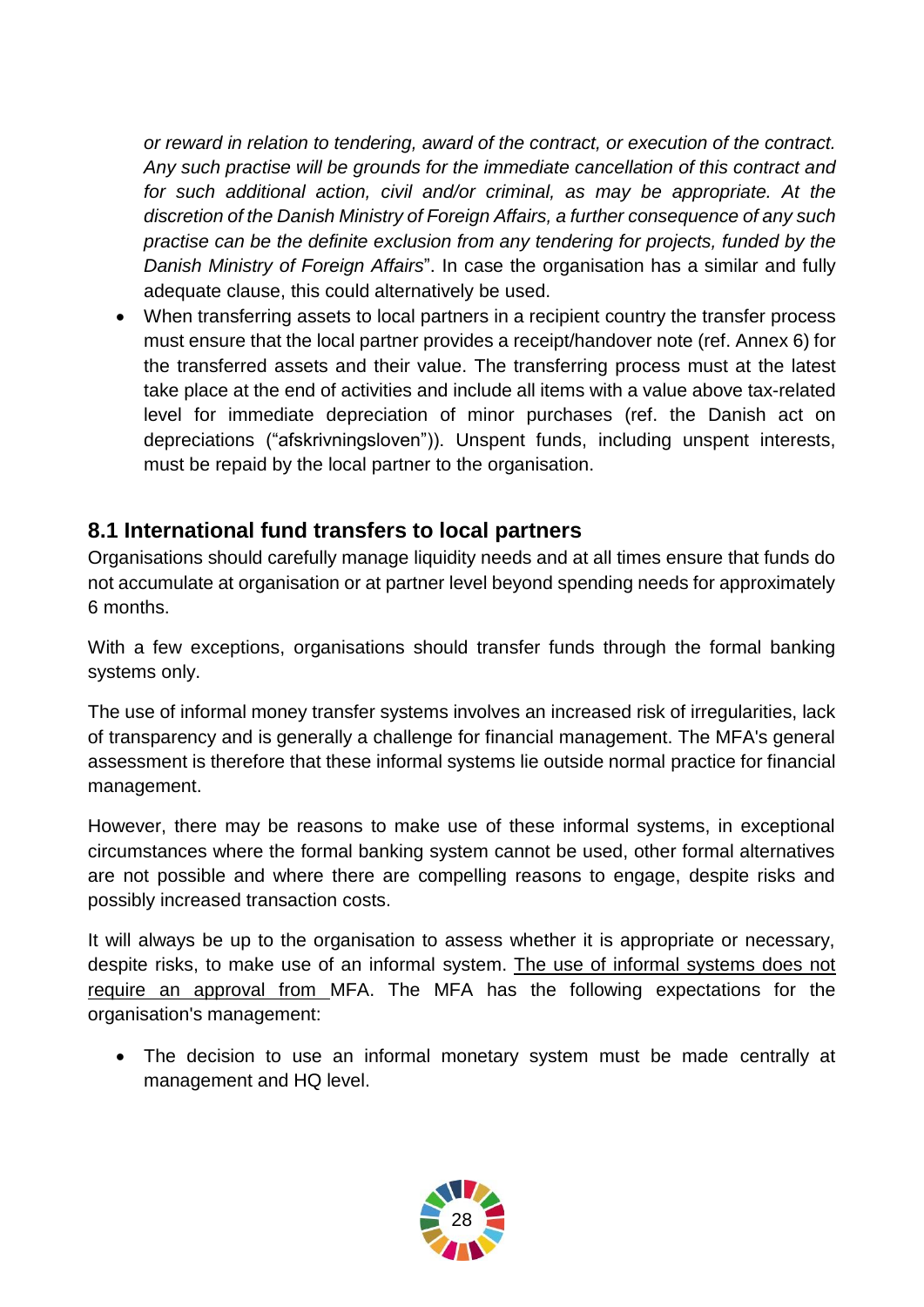- The organisation must identify which, if any, measures and strengthened supervisory mechanisms that can contribute to mitigating risks through the use of informal systems, including in the choice of informal financial partner.
- The use of informal systems should be limited as much as possible, both in terms of amount, number of transactions and period. The decision to use an informal system must thus be continuously reconsidered.
- The decision must be documented in writing, including background, scope, mitigating measures and expiration.

In cases where irregularities occur in connection with the use of informal systems, the organisation bears the responsibility itself. Whether a possible loss can be covered over the grant will depend on case by case assessment, in the same way as in ordinary cases of irregularities.

# <span id="page-28-0"></span>**9. Information and Public Engagement funds (IPE)**

The organisation will in collaboration with the MFA define and agree on a set of engagement targets (hard and soft) to prioritise and focus on during the partnership period. Targets are based on the organisations' key strengths and capabilities. Up to two per cent of the Strategic Partnership budget can be allocated towards information and public engagement (IPE) activities aimed at reaching these targets. IPE funds are tied to the Strategic Partnership and cannot be used for general fund raising or communication about projects not supported under the partnership.

Organisations are furthermore expected to play an active role in a collective impact project with the other strategic partners. The MFA Engagement team will initiate dialogue with the organisations about the collective impact project in 2022. Part of the IPE can be reserved for this purpose.

# <span id="page-28-1"></span>**10. Greening and reporting on Rio Markers**

The organisations shall as part of the annual narrative reporting requirements, report on progress in mainstreaming and integration of climate, nature and biodiversity concerns across programmes and projects, the key results achieved in this area and the lessons learned.